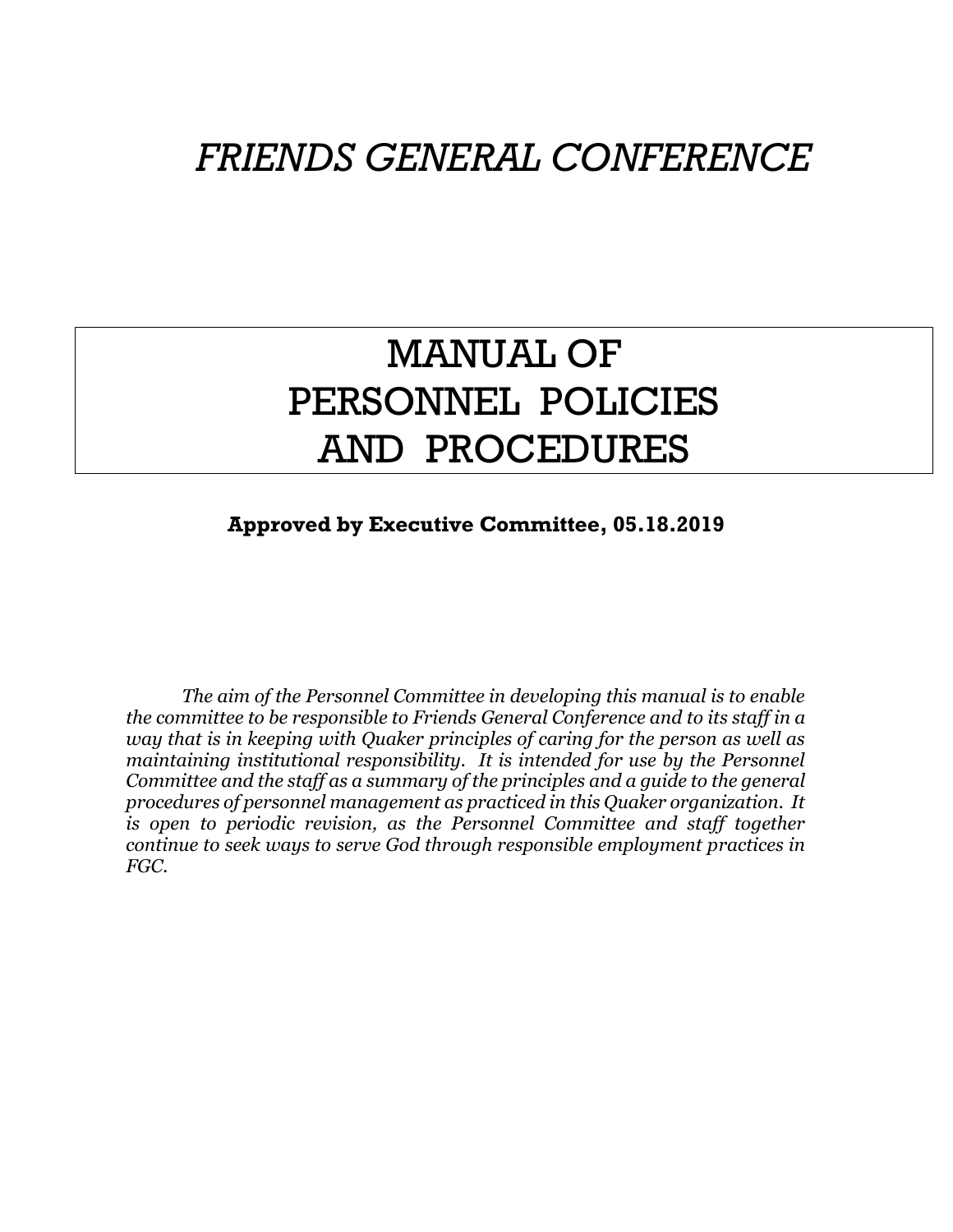# **CONTENTS**

| <b>SECTION</b>                                                                                                                                                                                                                                                                                                                                                                                                                              | <b>SECTION</b><br><b>NUMBER</b> |
|---------------------------------------------------------------------------------------------------------------------------------------------------------------------------------------------------------------------------------------------------------------------------------------------------------------------------------------------------------------------------------------------------------------------------------------------|---------------------------------|
|                                                                                                                                                                                                                                                                                                                                                                                                                                             | 1.0                             |
|                                                                                                                                                                                                                                                                                                                                                                                                                                             | 2.0                             |
|                                                                                                                                                                                                                                                                                                                                                                                                                                             | 3.0                             |
|                                                                                                                                                                                                                                                                                                                                                                                                                                             | 4.0                             |
| DOMESTIC PARTNERS Entertainment and the contract of the contract of the contract of the contract of the contract of the contract of the contract of the contract of the contract of the contract of the contract of the contra                                                                                                                                                                                                              | 4.0                             |
|                                                                                                                                                                                                                                                                                                                                                                                                                                             | 5.0                             |
| JOB DISCRIPTION, PERFORMANCE EXPECTATIONS & APPRAISAL                                                                                                                                                                                                                                                                                                                                                                                       | 6.0                             |
|                                                                                                                                                                                                                                                                                                                                                                                                                                             | 7.0                             |
| DISCRIMINATION AND HARASSMENT MARRIER AND THE RESERVED TO A MILLON AND THE RESERVED TO A MILLON MARK THE RESERVED ON A MILLON MARK AND MALLON MARK THE RESERVED ON A MILLON MARK AND MALLON MARK AND MALLON MARK AND MALLON MA                                                                                                                                                                                                              | 8.0                             |
|                                                                                                                                                                                                                                                                                                                                                                                                                                             | 9.0                             |
| UNEMPLOYMENT COMPENSATION MARKET AND THE MELTICAL SERVICE AND THE MELTICAL SERVICE AND THE MELTICAL SERVICE AN                                                                                                                                                                                                                                                                                                                              | 10.0                            |
|                                                                                                                                                                                                                                                                                                                                                                                                                                             | 11.0                            |
|                                                                                                                                                                                                                                                                                                                                                                                                                                             | 12.0                            |
| REST AND RE-CENTERING TIME (FOR "EXEMPT STAFF")                                                                                                                                                                                                                                                                                                                                                                                             | 13.0                            |
|                                                                                                                                                                                                                                                                                                                                                                                                                                             | 14.0                            |
|                                                                                                                                                                                                                                                                                                                                                                                                                                             | 15.0                            |
| SICK LEAVE MARKE AND ACCORDING TO A SERIES AND THE SERIES AND THE SERIES AND THE SERIES AND THE SERIES AND THE                                                                                                                                                                                                                                                                                                                              | 16.0                            |
|                                                                                                                                                                                                                                                                                                                                                                                                                                             | 17.0                            |
| REIMBURSEMENT FOR AUTHORIZED EXPENSE                                                                                                                                                                                                                                                                                                                                                                                                        | 18.0                            |
| ${\bf TRAVEL} \label{eq:1} \centering \begin{minipage}{0.9\linewidth} \textbf{1} & \textbf{1} & \textbf{1} & \textbf{1} & \textbf{1} & \textbf{1} & \textbf{1} & \textbf{1} & \textbf{1} & \textbf{1} & \textbf{1} & \textbf{1} & \textbf{1} & \textbf{1} & \textbf{1} & \textbf{1} & \textbf{1} & \textbf{1} & \textbf{1} & \textbf{1} & \textbf{1} & \textbf{1} & \textbf{1} & \textbf{1} & \textbf{1} & \textbf{1} & \textbf{1} & \text$ | 19.0                            |
| <b>APPENDIX</b>                                                                                                                                                                                                                                                                                                                                                                                                                             |                                 |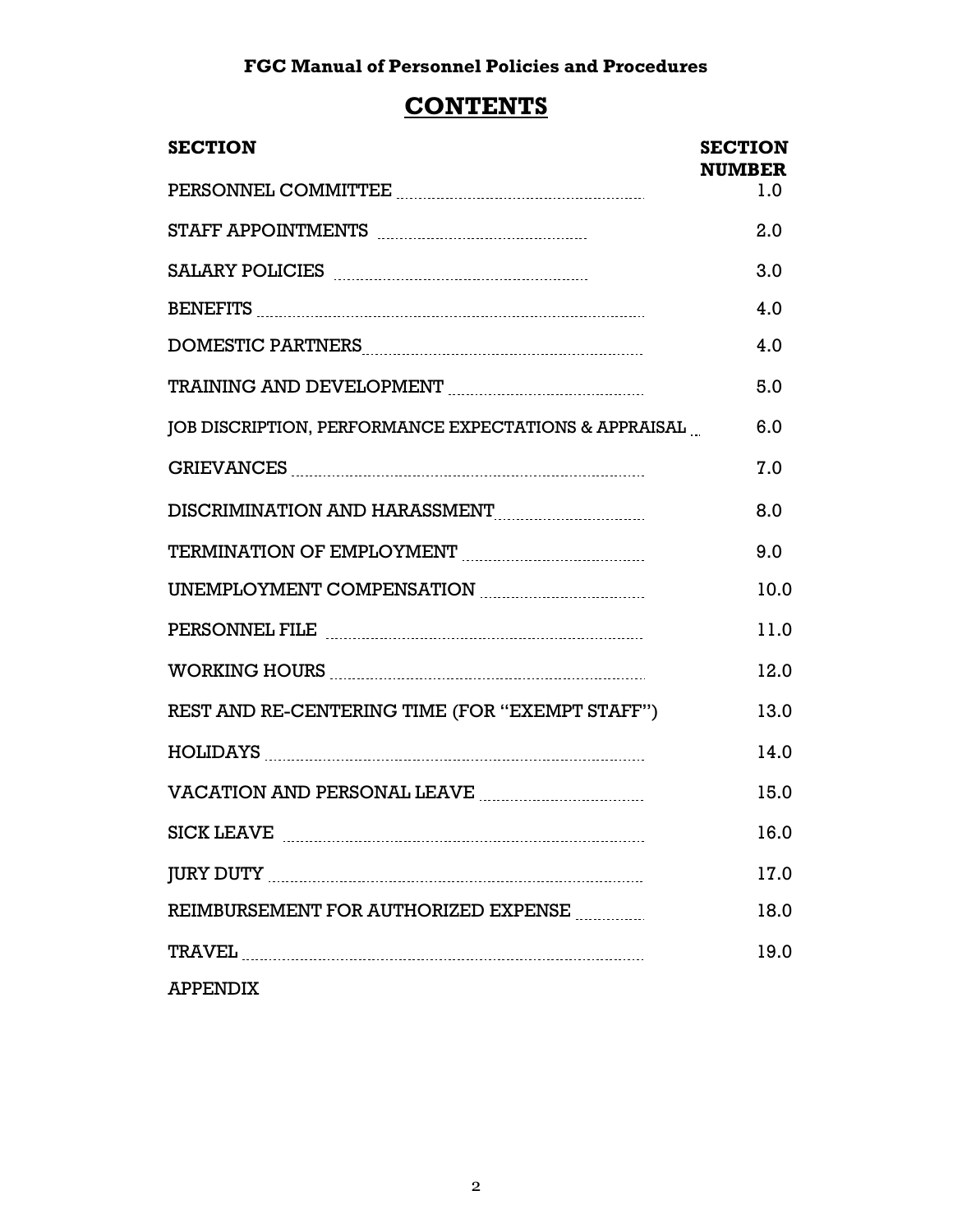This manual represents a general statement of employment policies and benefits and is a general overview of the responsibilities and obligations of employees. This manual is not a contract or guarantee of employment.

- i. **Minute of Purpose:** Friends General Conference is a Quaker organization in the unprogrammed tradition of the Religious Society of Friends which primarily serves affiliated yearly and monthly meetings. It is our experience that:
	- Faith is based on direct experience of God.
	- Our lives witness this experience individually and corporately.
	- By answering that of God in everyone, we build and sustain inclusive community.

Friends General Conference provides resources and opportunities that educate and invite members and attenders to experience, individually and corporately, God's living presence, and to discern and follow God's leadings. Friends General Conference reaches out to seekers and to other religious bodies inside and outside the wider Religious Society of Friends.

- ii. **Non-Discrimination Statement:** FGC is an equal opportunity employer and does not discriminate or tolerate discrimination in employment because of race, color, national origin, citizenship, age, disability, marital status, veteran status, gender, gender identity, sexual orientation, or any other protected category. As a religious organization FGC can consider religion in hiring decisions.
- iii. **Commitment to Anti-Racism:** Consistent with the decision of Central Committee in 2017 to prioritize the work of anti-racism within FGC, all FGC decision-making processes shall answer the following query with respect to each decision, "How does this decision support FGC in its goal to transform FGC into an actively anti-racist faith community?"

#### **1. PERSONNEL COMMITTEE**

- 1.1. Purpose and Function: The Personnel Committee shall consist of a clerk, assistant clerk, recording clerk, and three additional members of Central Committee (preferably with personnel experience in labor or management) to be appointed by Nominating Committee, as well as an additional member who is also a member of the Finance Committee, to serve as a liaison between the two committees, the treasurer, the presiding clerk of Central Committee, and the General Secretary.
	- 1.1.1. The Personnel Committee is responsible for personnel matters within Friends General Conference. It recommends personnel policies and practices to the Executive Committee, advises Finance Committee, Central Committee and the General Secretary on personnel issues, and guides the implementation of FGC personnel policies.
	- 1.1.2.Within the governance of FGC, all Committees and officers have a responsibility to promote the welfare of FGC staff. However, Personnel Committee serves as the focal point for this concern.
	- 1.1.3.The Personnel Committee provides important support to the General Secretary, seeking also to minister to the individual serving in that role. At times, the Committee may be the best resource available to counsel the General Secretary, because it possesses a unique commitment to confidentiality; knowledge of issues, individuals, and FGC staff; and extensive familiarity with FGC and Friends. Such support may be accomplished in various ways, often impromptu.
- 1.2. Responsibilities: The Personnel Committee shall:
	- 1.2.1. Act in all its business in ways that are faithful to the basic Quaker testimonies of honesty, equality and good stewardship.
	- 1.2.2. Determine and interpret personnel rules and practices, and recommend them for approval by the Executive Committee. These shall be regularly reviewed and updated as necessary.
	- 1.2.3. Make recommendations to the Executive Committee each year on wage and salary ranges and fringe benefits.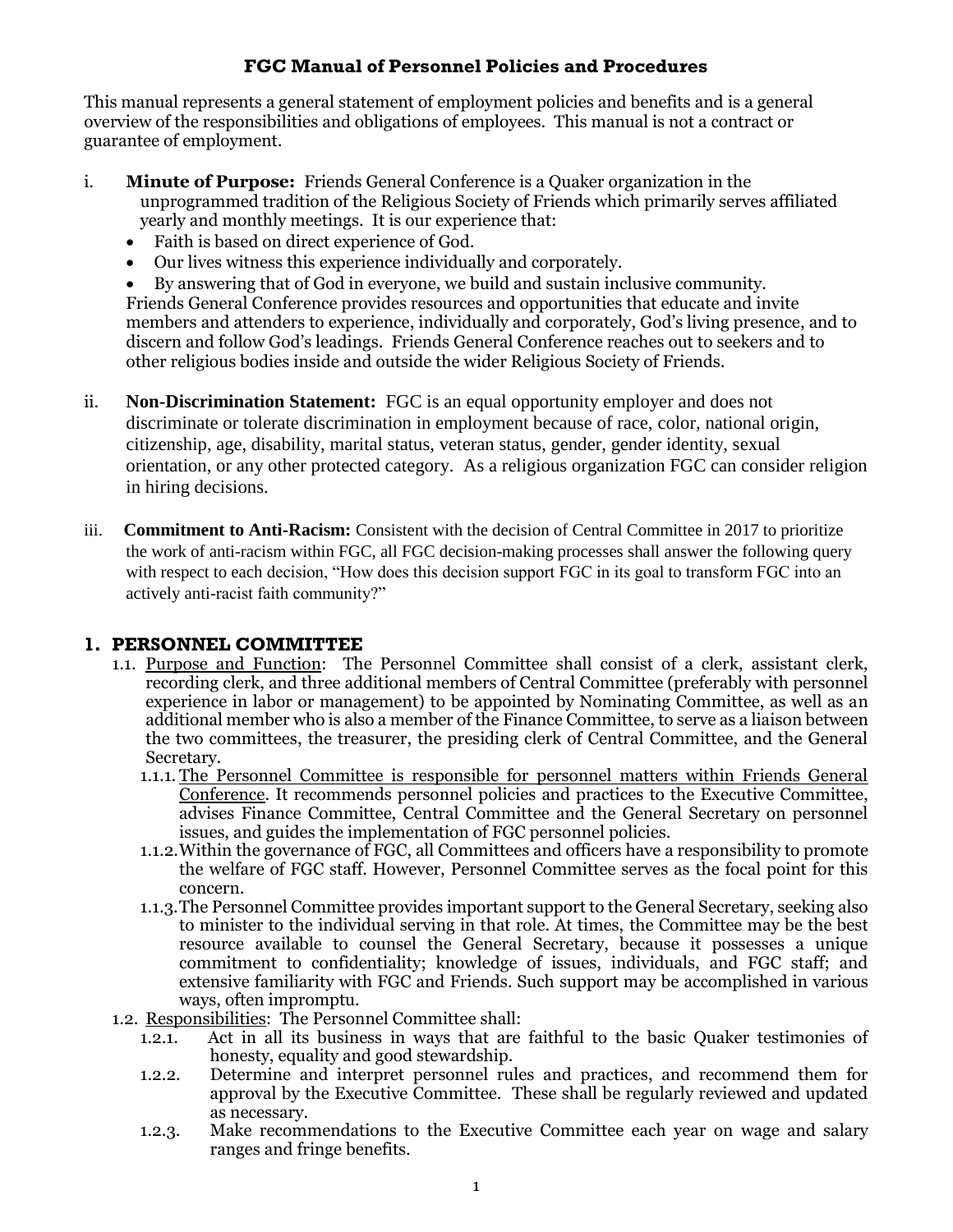- 1.2.4. Approve wage and salary ranges for each position and determine individual adjustments within the approved ranges.
- 1.2.5. Determine and make recommendations to the Finance Committee concerning the upcoming years' staffing plans and accompanying personnel budgets.
- 1.2.6. Communicate with the property committee concerns about physical office conditions.
- 1.2.7. Review and approve job descriptions covering the individual paid positions.
- 1.2.8. Assure that regular performance appraisals take place at least annually.
- 1.2.9. Maintain contact with the staff. The Personnel Committee shall meet with office staff at least once a year. In addition, and as appropriate, individual Personnel Committee members may make themselves available for specific staff members.
- 1.2.10. Make recommendations to the Executive Committee regarding the appointment and termination of the General Secretary.
	- 1.2.10.1. In order to recruit candidates and recommend for appointment to the position of General Secretary, the Personnel Committee will appoint a search committee consisting of the assistant clerk of Central Committee (convener), the clerk of Central Committee, the clerk of Personnel Committee, the treasurer (or the clerk of Finance Committee), one program committee clerk, and one staff member. This committee will report directly to Executive Committee. It is anticipated that the search committee will approach likely candidates directly as well as soliciting generally within the Religious Society of Friends.

#### **STAFF APPOINTMENTS**

- 2.1. General Secretary: The General Secretary will be employed by the Executive Committee. The General Secretary is responsible for appointment of all other paid and volunteer staff.
- 2.2. Position Openings: When employment openings occur, the vacancy can be filled through an internal promotion or a formal search process. To secure a staff member most suited to the work, a full and formal search process is generally favored. In the case of a formal search, the vacancy shall also be posted internally and applications from staff shall be considered in the same way as other applicants. Written references shall be requested for candidates for all positions and shall include both references from previous employers and character references. In those cases where an internal candidate with strong qualifications exists, the General Secretary shall consult with the appropriate supervisor of this position to make sure that there is unity in promoting an existing staff member and in using an internal promotion rather than a formal search to fill the position. If this position reports directly to the General Secretary, the approval of the Personnel Committee clerk must be sought if a promotion rather than a search is to be used to fill the position. Where there is clarity that an existing staff member could be promoted without a formal external search, the position shall still be posted to staff internally so that other staff have an opportunity to apply. If multiple staff are interested in the position, formal interviews with the General Secretary and the appropriate supervisor will be utilized and an opportunity will be given to all staff to express written considerations regarding the applicants' suitability for the position.
- 2.3. Provisional Period: All new employees will begin with a provisional period commencing on the date of their first working day. For employees in ranges I (General Secretary), II (Associate Secretary), III (Fiscal and Property Manager, Conference Coordinator), and IV(Program Coordinator), the period shall be for six months. For employees in ranges V (Associates), VI (Assistants), or VII (Intern), this period will be for three months. The General Secretary may extend any provisional period by up to three months by notifying the employee in writing. Employment of the new employee may be terminated at any time within the provisional period by either the employee or the General Secretary and shall not be subject to review pursuant to the policies and procedures set forth in this manual. At the end of the provisional period, a performance review shall be conducted by the new employee's supervisor, and a written report of the review indicating that the employee has concluded the provisional period shall be given to the employee and placed in the employee's personnel file.
- 2.4. Letter of employment: A letter covering the agreement between FGC and the individual employee is given to the person at the time of hiring and at times of promotion; a copy of the letter is filed in the employee's personnel file.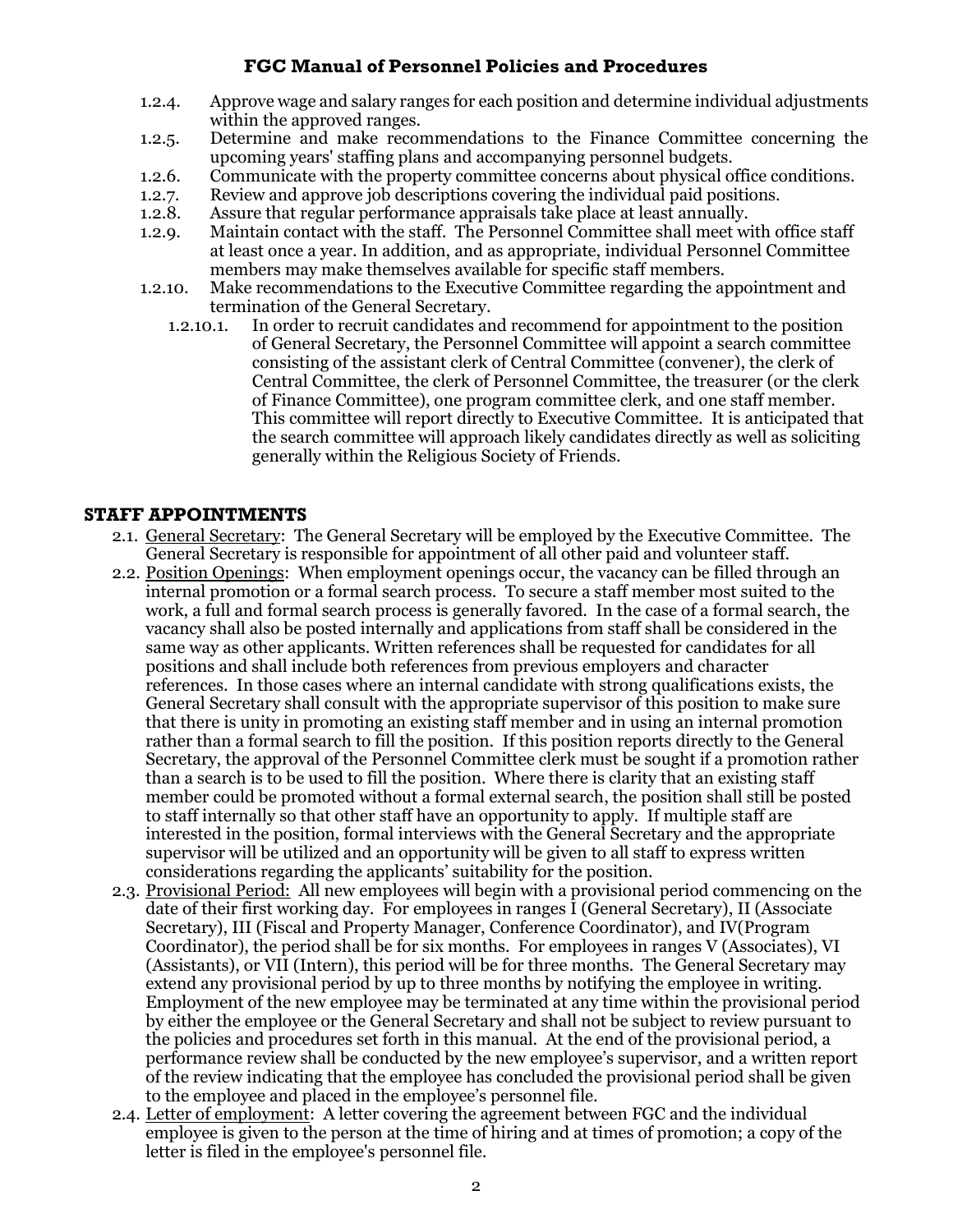- 2.5. Term of appointment: FGC is an "at will" employer and as such, employees have the right to terminate their employment at any time with or without notice, and FGC has the same right. Employees are not guaranteed employment for any specific term.
- 2.6. Supervisory Responsibility: Each FGC job description identifies the position held by the person who is responsible for supervising the employee in the position described. Under no circumstances may the supervisor be in an intimate or family relationship with the supervisee. This means that, should a supervisor and a supervisee form an intimate relationship, the supervisory relationship cannot continue. This does not preclude the possibility of a couple serving as colleagues on the staff, or even sharing a single position, but they must both be supervised by someone who is not related to them.
- 2.7. Categories of Staff Appointments:
	- 2.7.1. Full Time Staff: Persons who work full time for FGC (35 hours per week, usually five days of 7 hours per day) are regarded as full time employees, and are entitled to receive all standard benefits.
	- 2.7.2. Part Time Staff
		- 2.7.2.1. Category A: Persons who are regularly scheduled to work less than 35 hours per week but at least 21 hours per week are entitled to receive standard benefits provided full time employees of FGC, with annual leave, sick leave, and holidays provided on a pro-rated basis. Thus, a 60% time employee would receive 60% of the 24 vacation days (14 days, or 98 hours), 60% of the sick days (7 days, or 49 hours), and 60% of the paid holidays (6.5 days, or 45.5 hours).
		- 2.7.2.2. Category B: Persons who are regularly scheduled to work 20 hours or less weekly are eligible for Social Security and Workers' Compensation Insurance coverage, but are not eligible for other employee benefits except additional pay to be used towards covering the cost of your outside health insurance premiums (see 4.1.3).
	- 2.7.3. Term Limited Employees: Employees hired with a pre-determined maximum length of employment, usually between six months and three years.
	- 2.7.4. Temporary Employees: Persons who are employed for a period up to six months are considered temporary employees. All temporary employees are eligible for Social Security and Workers' Compensation Insurance coverage, but are not eligible for other employee benefits.
	- 2.7.5. Internship Program: FGC has two kinds of internships: paid and unpaid.
		- 2.7.5.1. Paid internships are non-exempt, term-limited positions, generally for one year or less, generally full time or close to full time. Benefits include health and life insurance for the duration of the internship, workers compensation, plus one sick day (7 hours) and two vacation/personal days (14 hours) for each full month worked.
		- 2.7.5.2. Unpaid internships are generally for less than one year and/or generally less than full time. Unpaid interns may be reimbursed for direct expenses incurred in serving as interns but otherwise do not receive any compensation or benefits.
	- 2.7.6. Exempt and Non-Exempt Staff: Non-exempt staff work on an hourly basis and should be paid for each hour they work. Exempt staff are paid a set salary to do their job and qualify for an exemption to the Fair Labor Standards Act. The definition of exempt and non-exempt employees can be found in the guidelines of the Fair Labor Standards Act, a copy of which will be located in the General Secretary's office. Each position at FGC is evaluated using these guidelines and classified accordingly.
- 2.8 Criminal Background Check: FGC will take all reasonable precautions to insure the safety of children and young adults at our conferences and events. We also seek to create a safe environment for staff and volunteers. To that end, FGC will run appropriate background checks on all staff. Therefore, all current staff and prospective staff will be asked to consent in writing to a criminal and/or child abuse background check. When legally possible, the checks will be performed by FGC staff in national and state databases. In some states and Canada, the worker may need to request a background check directly from the appropriate agency. The check will be repeated with all empoloyees every five (5) years.
	- 2.8.1 Child Abuse & Disqualifying Incidents: If the background check yields an incident of child abuse or related disqualifying event, FGC, due to the nature of our programming,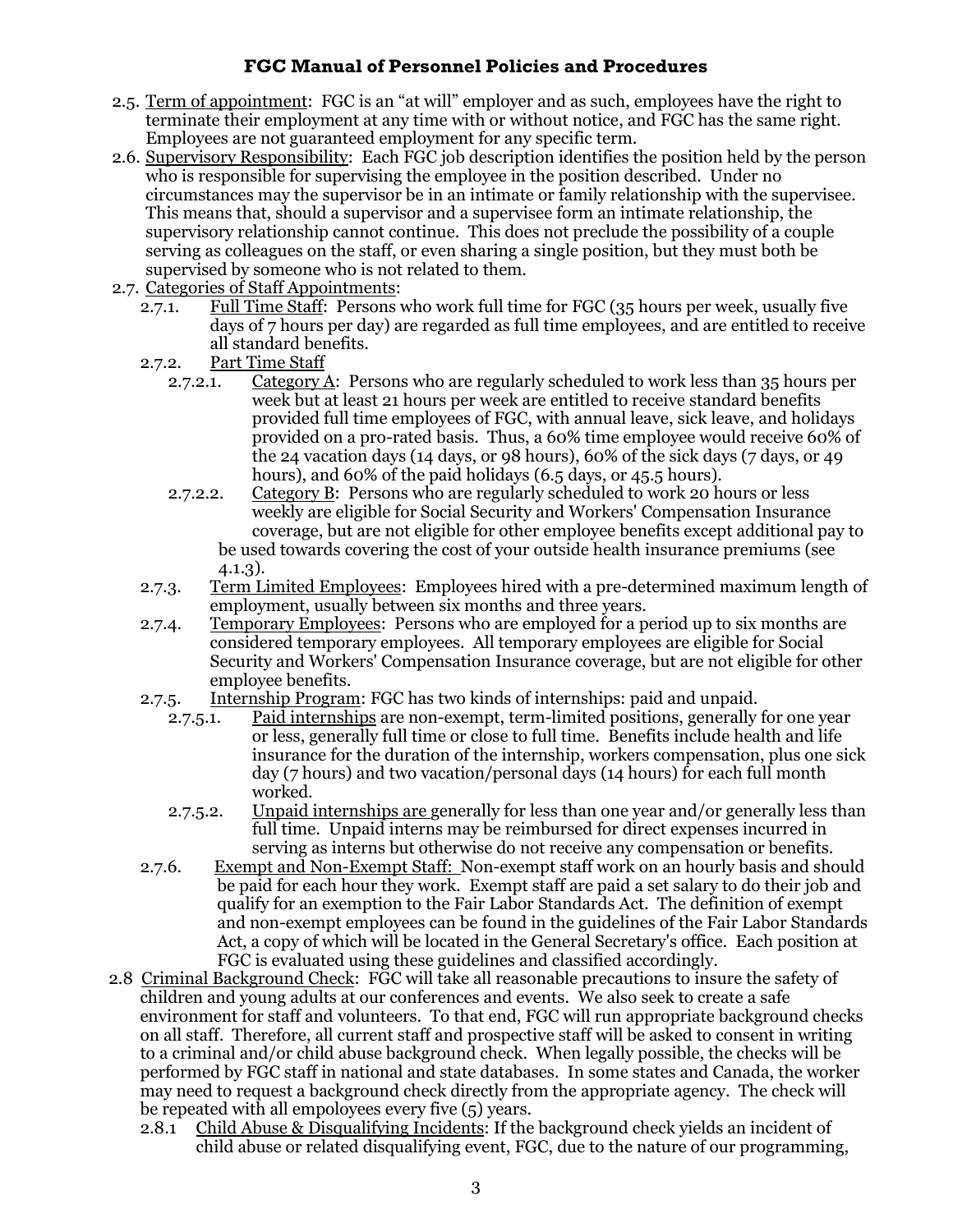will be unable to employ or continue to employment of the individual in question if their position at FGC requires or will have any potential contact with children.

- 2.8.2 Other Convictions: If other types of convictions apprear on a criminal background check and depending on a variety of factors (for example: the type of position, the nature of the crime, how long ago it was, and the contrition of the individual), the candidate may still be eligible for employment. This determination will be decided by the General Secretary, after conversation with the candidate, and in consultation with at least two of the following people: the candidate's anticipated supervisor and the Presiding Clerk and/or the Personnel Committee Clerk (or their designees). A criminal conviction is not considered an automatic disqualification for employement as FGC seeks, when appropriate, to support returning citizens/formerly incarcerated persons who are qualified for a given position and chosen for employment at FGC.
- 2.8.3 Fairness, Recourse & Transparency: If the check yields potentially disqualifying information, the results will be provided to the candidate/employee to give them an opportunity to refute the information with the agency that provided it and to discuss it with the General Secretary or Presiding Clerk. In compliance with Pennsylvania law, if FGC determines that a candidate will not be hired for a position based on their criminal record, FGC will inform them in writing that this is the case.
- 2.8.4 Confidentiality: The results of the background check will be held in confidence by FGC supervisory staff, the staff running the background check, and Presiding Clerk and/or the Personnel Committee Clerk (or their designees). The results of all background checks will be kept in the staff employee files. These files are the property of FGC. Upon written request, staff members can access their files except for letters of reference, which are confidential and not available to staff members.

## 3. **WAGE AND SALARY POLICIES**

- 3.1. Objective: Friends General Conference desires to pay adequate compensation, commensurate with job responsibilities and consistent with organizational needs. The Personnel Committee develops a wage and salary policy through wage and salary ranges for individual positions. To keep abreast of the changing economic conditions, these ranges are adjusted from time to time by comparison with compensation policies of other Quaker organizations.
- 3.2. Wage and Salary Schedule: FGC has a schedule with seven ranges, and all but the lowest (Intern) range have a minimum and a maximum figure. Compensation in the highest range (comparing either the minimum figures or the maximum figures) should be no more than 300% of the lowest range (excluding the Intern range). The Personnel Committee and the General Secretary place positions in one of these ranges after an assessment of required levels of responsibility.
- 3.3. Placement of Positions in the Schedule: The assessment to determine a position's range is based on six criteria: 1) management of people; 2) complexity of responsibilities; 3) latitude in decision-making; 4) skills required; 5) working conditions; and 6) role in promoting the organization. These are elaborated below. In considering the placement of a position in the appropriate range, it is the cumulative weight of all six criteria that will determine the placement.
	- 3.3.1. Management of People: This involves recruiting, hiring, training, supervising, and motivating staff; recruiting, encouraging, motivating, nurturing, and at times directing volunteers and committee members; and, on occasion, terminating the employment of staff. At the low end, staff may direct or assist a temporary or very part-time employee, an intern, or a volunteer or two. There is little or no responsibility for managing, training, and developing people. In the middle ranges, staff are likely to carry responsibility for the regular and direct supervision of one or two regular staff members and/or many volunteers, including responsibility for long-term professional growth. The highest range involves ultimate supervisory authority for the entire staff and authority for hiring and terminating employment.
	- 3.3.2. Complexity of Responsibilities: This involves the range and complexity of the various responsibilities of the position and the extent to which the job requires creativity and the ability to engage in analysis, critical thinking, and problem-solving. At the low end, employees make decisions within a limited range of choices, subject to review by a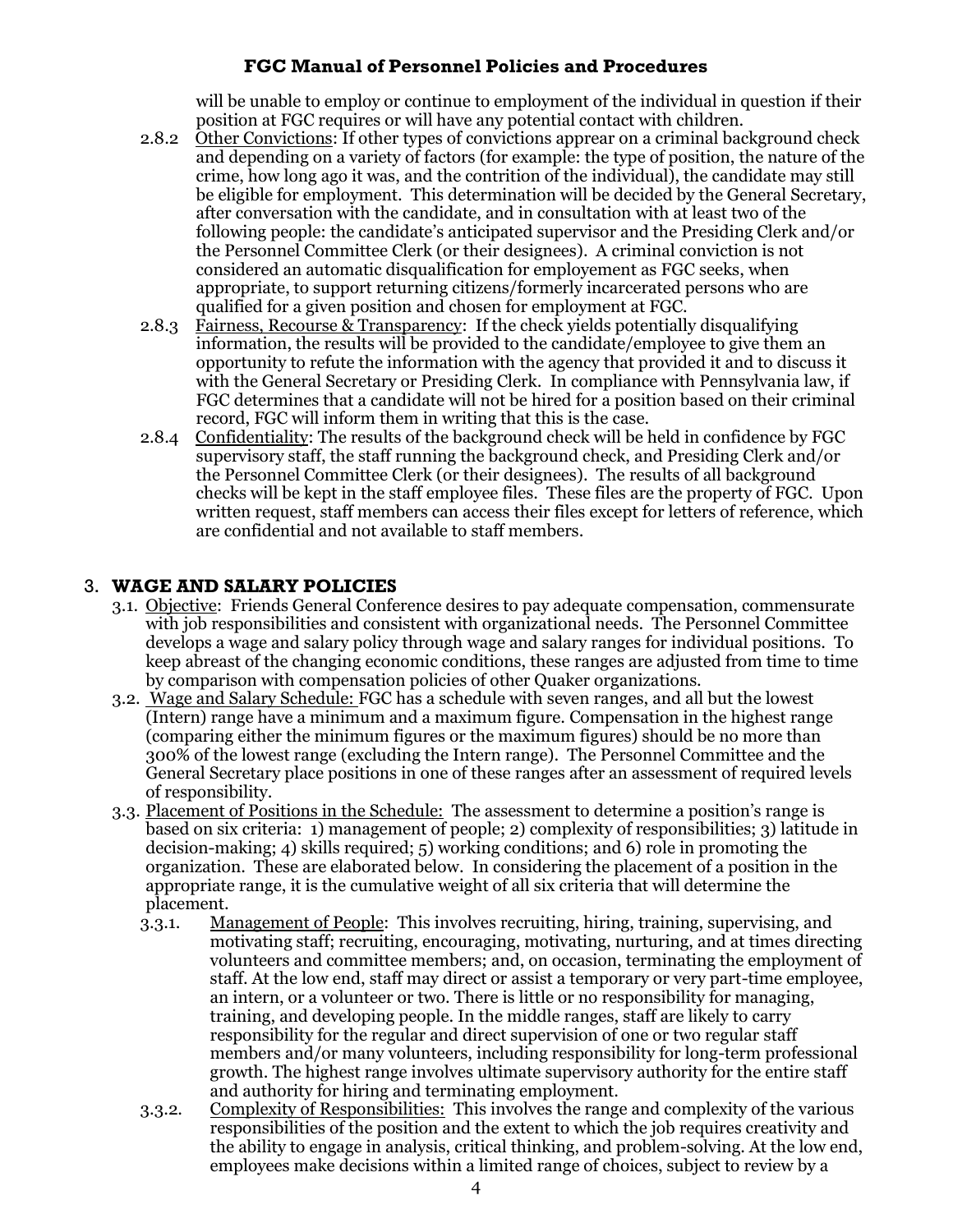supervisor. In the middle ranges, staff must plan activities and programs within broad goals and objectives set by committees while balancing work loads and often serving multiple and diverse constituencies. The highest range is characterized by the formulation and evaluation of broad policies, long-term programs, and providing direction to the organization as a whole.

- 3.3.3. Latitude in Decision-Making: This involves the extent of the authority that a position carries to speak and act on behalf of FGC and to make judgements and actions that could significantly impact FGC. At the low end, the staff person may make purchases or execute agreements within established guidelines, but they refer difficult questions or unusual problems to a supervisor. In the middle of the schedule, staff make important decisions without prior approval of their supervisor, except where large investments of time, money or energy, or issues of long-term program direction are involved. The highest range is characterized by broad authority to speak for the organization, bind it legally, and commit it financially.
- 3.3.4. Skills Required: This involves the required knowledge, skills, and abilities for a position. At the low end are reading, writing, math, computer, communications and other office skills. In the middle ranges, staff require a proven ability to plan, manage, schedule, and coordinate multiple tasks, programs, or services and often require more specialized knowledge or skills. The highest level positions require proven management skills, the ability to conceptualize and to innovate, and knowledge of organizational and financial administration.
- 3.3.5. Working Conditions: This involves conditions in the work situation that include hours of work, time of work, travel and availability. At the low end, duties are generally performed during regular working hours in the workplace. In the middle ranges, duties often require irregular and/or long hours, travel, and responsibilities for multi-day events. At the high end, duties regularly require long hours, frequent travel, on-call hours, or numerous activities outside of a normal work week.
- 3.3.6. Role in Promoting the Organization This involves the promotion of programs and ideas and the interpretation of FGC itself. At the low end, contacts with others outside of FGC are primarily for the purpose of providing or obtaining information, coordinating efforts, and planning or implementing established policies and procedures. At the middle levels, contacts involve program consultation, generating funds, involving volunteers, and exchanging professional or technical advice, including some promotion to the larger Quaker public. At the high end, there are continuous contacts with and cultivation of a broad spectrum of constituents outside and inside the organization who are important to FGC's overall prosperity and effectiveness.
- 3.4. Wage and Salary Increases: At the time of hire, the General Secretary assesses the experience and qualifications of the new hire and sets the starting salary or wage rate , generally between the minimum and the mid-point of the appropriate range.
	- 3.4.1. Annual Wage and Salary Adjustment For All Staff: In most years, the Personnel Committee will recommend an adjustment that is related to, but not bound by any specific relationship to, the increase in the Consumer Price Index for "All Urban Consumers." In most years, Personnel Committee will also recommend that an additional amount of money be budgeted for an additional modest increase. It is generally expected that all staff will receive the same overall rate of increase, but the General Secretary (acting in consultation with the Personnel Committee) has the authority to make exceptions in special cases.
	- 3.4.2. Wage and Salary Increases Due to Major Increases in Job Responsibilities:
		- 3.4.2.1. Movement to a Higher Range: If a staff person is given major additional responsibilities that would logically place the position in a higher range (e.g. move the position from Range V to Range IV), the position will be placed in the higher range and the staff person will receive an appropriate increase.
		- 3.4.2.2. Movement Within a Range: If a staff person assumes additional major responsibilities in their job which, however, do not warrant placing the position in a higher range, the General Secretary (in consultation with the Personnel Committee) may adjust that employee's salary or wage upward within the same range. If a person's salary or wage is above the maximum in the salary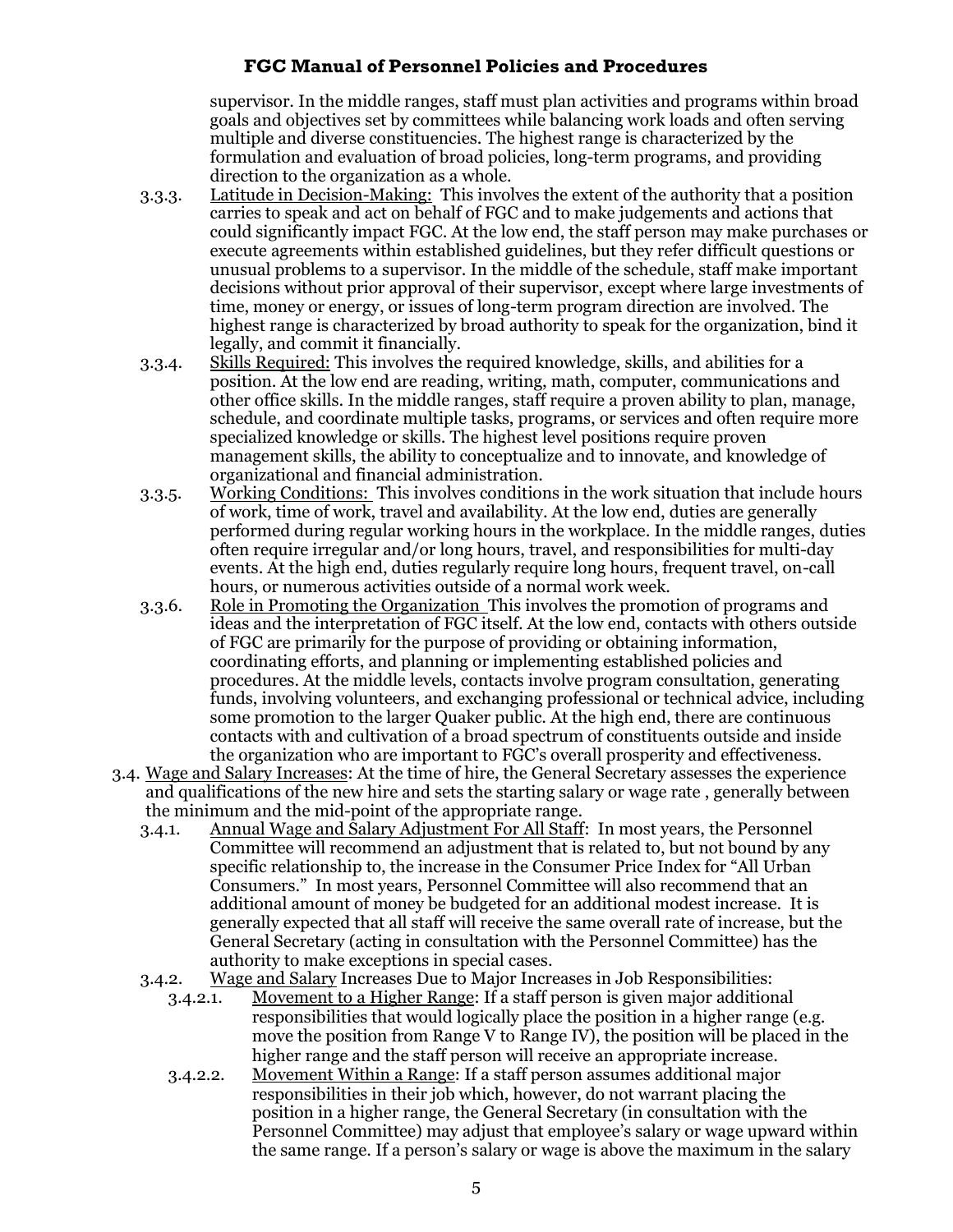range for their position, the person's salary or wage will be maintained at its current level. Salary or wage increases will be considered when the salary or wage is below the maximum for the range of their position.

- 3.4.2.3 Response to Market Forces: If there is significant risk that a staff member's salary is not commensurate with the market value of their skill set, the General Secretary (in consultation with the Personnel Committee) can consider adjusting the employee's salary or wage upward within the same range.
- 3.5. Deductions from Salary or Wage: Deductions from compensation payments, most of which are required by law, include: Federal income tax, based on the tax-exemption withholding form submitted by the employee; state income tax; local wage tax; social security payments; and other deductions authorized in writing by the employee.
- 3.6. Overtime Pay : Non-exempt staff (see section 2.7.6) will be paid for each hour they work. The pay rate will be straight time for the first 40 hours worked in one week (not including any time for such things as vacation, sick or personal leave), and at the rate of time and one half for hours in excess of 40 hours per week. Overtime work must not be undertaken without prior written approval by the supervisor. Exempt staff are not eligible for overtime pay, but may receive time off for rest and re-centering (see section 14).
- 3.7. Criminal Background Check: FGC will take all reasonable precautions to insure the safety of children and young adults at our conferences and events. We also seek to create a safe environment for staff and volunteers. To that end, FGC will run appropriate back background checks on all staff. Therefore, all current staff and prospective staff will be asked to consent in writing to a criminal and/or child abuse background check. When legally possible, the checks will be performed by FGC staff in national and state databases. In some states and Canada, the worker may need to request a background check directly from the appropriate agency. This check will be repeated with all employees every 5 years.
	- **3.8.1** Child Abuse & Disqualifying Incidents: If the background check yields an incident of child abuse or related disqualifying event, FGC, due to the nature of our programming, will be be unable to employ or continue the employment of the individual in question if their position at FGC requires or will have any potential contact with children.
	- **3.8.2** Other Convictions: If other types of convictions appear on a criminal background check and depending on a variety of factors (for example, the type of position, the nature of the crime, how long ago it was, the contrition of the individual), the candidate may still be eligible for employment. This determination will be decided by the General Secretary, after a conversation with the candidate, and in consultation with at least two of the following people: the candidate's anticipated supervisor and the Presiding Clerk and/or the Personnel Committee Clerk (or their designees). A criminal conviction is not considered an automatic disqualification for employment as FGC seeks, when appropriate, to support returning citizens/formerly incarcerated persons who are qualified for a given position and chosen for employment with FGC.
	- **3.8.3** Fairness, Recourse & Transparency: If the check yields potentially disqualifying information, the results will be provided to the candidate/employee to give them an opportunity to refute the information with the agency that provided it and to discuss it with the General Secretary or Presiding Clerk. This is in accordance to the Fair Credit Reporting Act (FCRA). Further, in compliance with Pennsylvania law, if FGC determines that a candidate will not be hired for a position based on their criminal record, FGC will inform them in writing that this is the case.
	- **3.8.4** Confidentiality: The results of a background will be held in confidence by FGC supervisory staff, the Presiding Clerk and/or the Personnel Committee Clerk (or their designees). The results of all background checks will be kept in staff employee files. These files are the property of FGC. Upon written request, staff members can access their files except for letters of reference, which are confidential and not available to the staff member.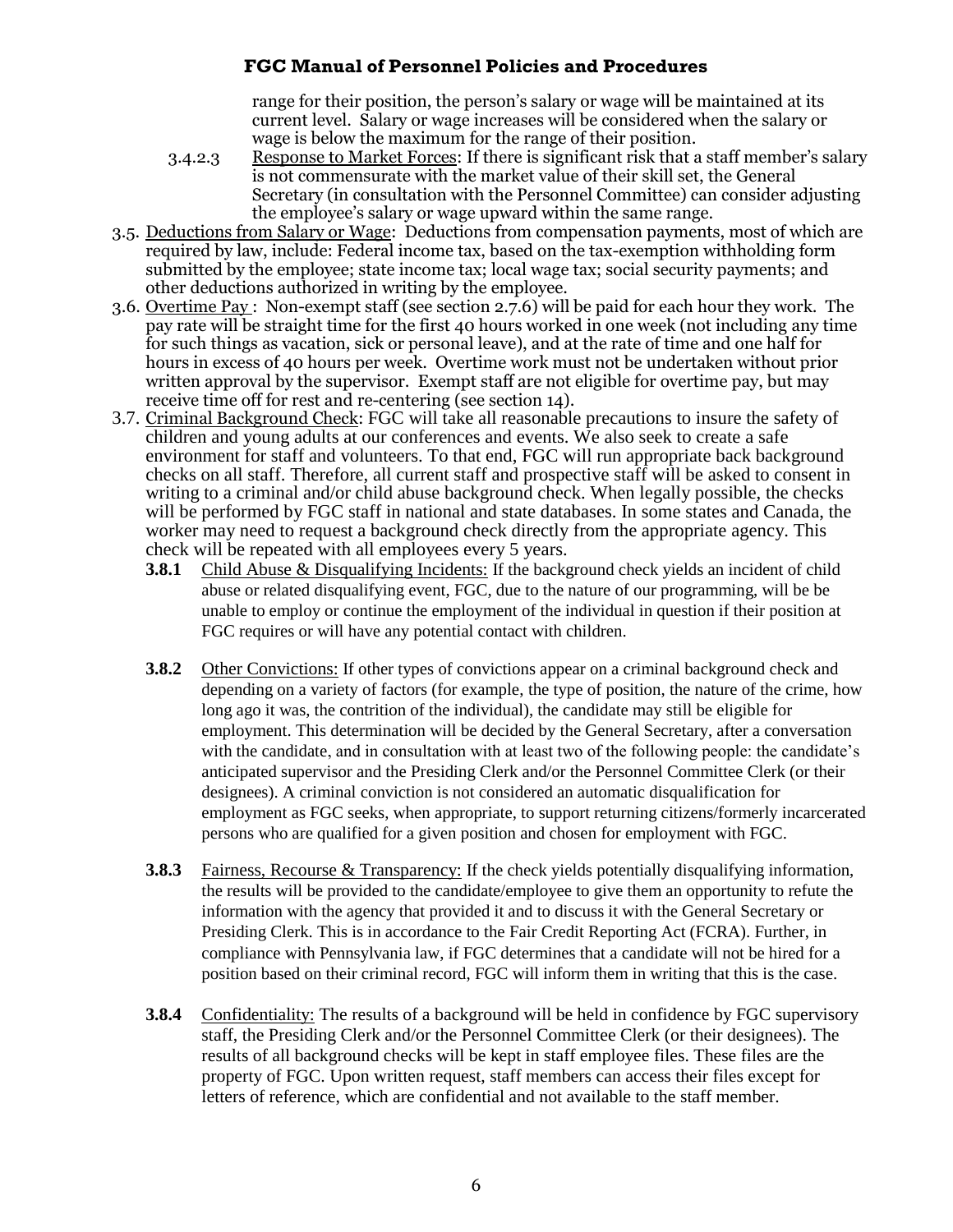#### 4. **BENEFITS**

- 4.1. Health Insurance: For employees 60% time to full-time, FGC pays 90% of the premium for the current standard plan or for a less expensive plan, if offered. The dollar value generated by this formula can also be applied towards the premium of a more expensive optional plan officially offered by FGC and, in certain circumstances, to outside plans (see 4.1.4 for an example). This applies for the employee and, if applicable, for any eligible children of the employee (see section 4.1.1 below). For staff who are 40% time and below, FGC will contribute to the cost of their health insurance policy based on the percentage of time employed minus 10% using the cost of FGC's current standard or base plan. To aid equitable employment, the Personnel Committee discourages the creation of jobs that are between 41% and 59% time.
	- 4.1.1. FGC also pays the same percentage of costs for health insurance through the same health insurance plan for children of employees up until their 26<sup>th</sup> birthday, if requested by the employed parent. Children of a domestic partner who are under 26 years of age are also eligible for coverage.
		- 4.1.1.1. Coverage for children of a domestic partner: Interested staff may sign up for this coverage by completing an "Affirmation of Domestic Partnership Commitment" form (for FGC internal use only) as well as the necessary insurance enrollment forms. A copy of FGC's "Affirmation of Domestic Partnership Commitment" can be found in the Appendix.
	- 4.1.2. FGC does not pay for the spouses or domestic partners of employees, as it is the intention of Friends General Conference to provide the same medical plan coverage or non-coverage for dependent individuals who are domestic partners as those who are traditional marriage partner dependents.
	- 4.1.3. Payroll Deduction, Reimbursement & Plan Choice: For staff employed 60% time or more, payroll deduction will be used to cover the remaining 10%. For employees working between 60% and 100% time, employees can choose to use the FGC provided health plan and payroll deduction. Optionally, employees working less than 100% time and at least 60% time have the option to sign up for a verified plan outside of FGC. Due to IRS and the rules of our current insurer (as of Oct 2019), employees working less than 60% time must use an outside verified plan and cannot use payroll deduction. For outside plans, FGC will reimburse the employee up to the amount covered were they on the FMHG plan. Documentation of the cost of your insurance will be required. Staff who use outside plans should be aware that the FGC reimbursement into your paycheck will be treated by the IRS as income and taxed.
	- 4.1.4. Non-FGC Policy Insurance Areas & Non-FGC Policy Reimbursement Formula: Employees based in states or countries where our current insurance group does not have adequate coverage may opt to purchase independent insurance coverage. In such cases, FGC will reimburse the employee up to the amount covered for FGC employees on the current base or standard plan. For example: If FMHG Costs \$1,000 for an individual policy and the staff member is working 60% time, FGC will reimburse up to \$500 of the employees independent insurance cost. If the employee has an individual policy that costs \$400 per month, FGC would reimburse \$400 per month. If the employee secures individual insurance that costs \$800, FGC would reimburse \$500 per month.
	- 4.1.5. Reimbursement for Using Spousal Insurance: Some FGC employees may have spouses whose employers offer health insurance to spouses. If this is the case and an FGC employee wishes to utilize the insurance of their spouse's employer, FGC will reimburse the employee for the difference between what the spouse's employer will pay for the spouses insurance and the premium cost for the spouses insurance. FGC will pay up to the amount FGC would pay towards the employee's premium if they were using FGC's insurance plan. This benefit does not cover the differential for children.

An Illustration (does not use real insurance premium numbers)

- o FGC Provided Insurance costs \$800 for the premium per month
- o FGC, for a full-time employee pays 90% of the premium or \$720 per month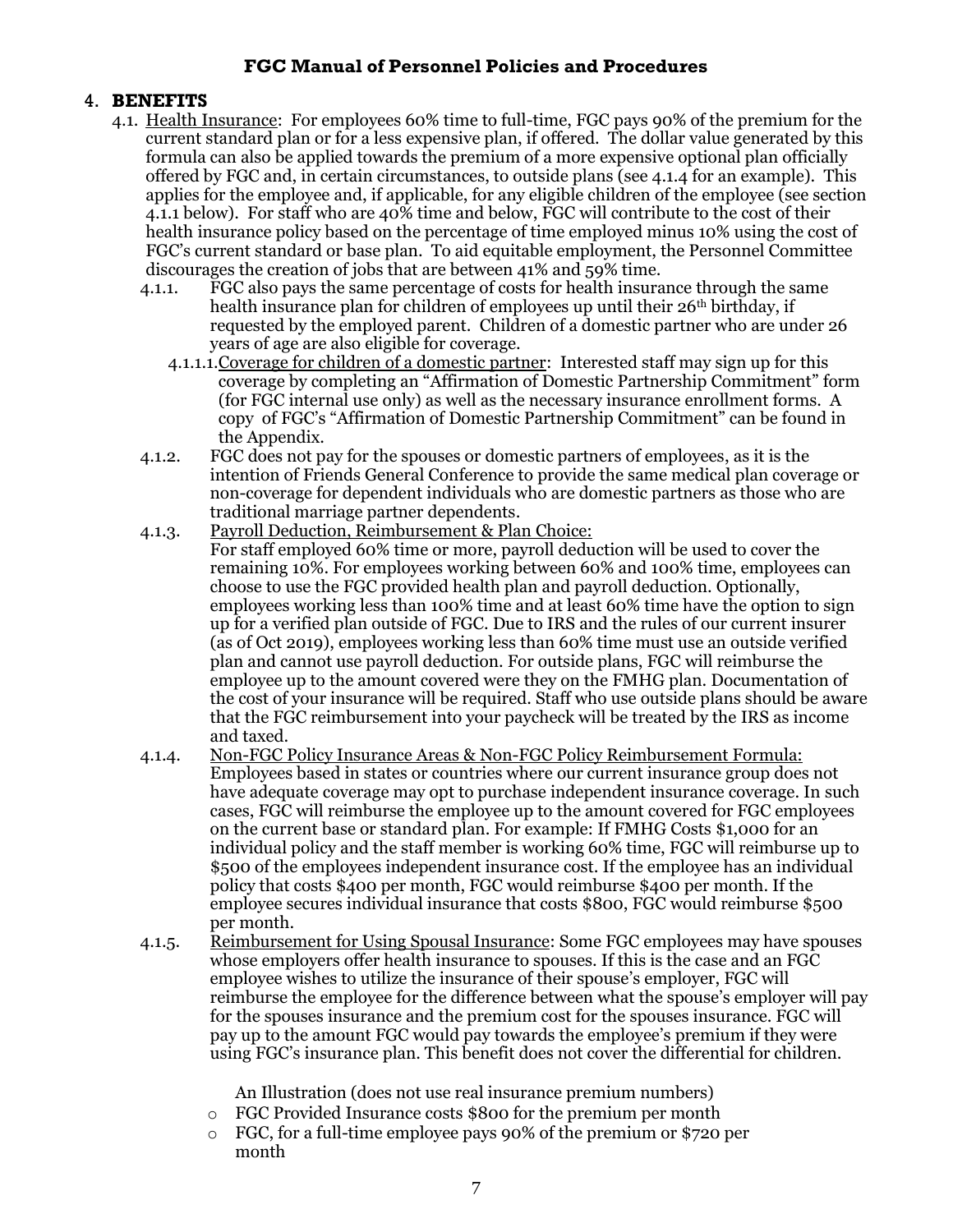- o FGC employee's spouse's organization will cover spouses
- o The premium for spouse's couple insurance is \$ 1600 with the spouse's firm covering 80% or \$1280 per month
- o So the couple now pays \$320 per month towards their combined premium of which \$160 is related to the spouses coverage (the FGC employee)
- o FGC will therefore pay for the spouse's portion which is \$160 per month.
- o If the coverage was more expensive, FGC would pay the spouse's differential up to the premium amounts that FGC would otherwise spend. In this case \$720 per month.
- 4.2. Other Benefits: From time to time, other benefits may be provided. Information about such additional benefits will be provided as part of the new-employee orientation, and to current staff when such benefits are implemented. Reference to such benefits not herein enumerated shall be available as a document separate from this manual, but retained in the same electronic data-base as this manual for ease of access.
- 4.3. Life Insurance: FGC provides term life insurance for each full time or Category A part time employee equal to the employee's annual salary plus \$5,000, capped at \$75,000.
- 4.4. Disability Policy and Insurance:
	- 4.4.1. Eligibility: All full time and Category A part time FGC employees who have been employed by FGC continuously for six months or more are eligible to receive FGC's self-funded Short Term Disability Payments and, subsequently, Long Term Disability benefits.
	- 4.4.2. Initial 30 Days: If the employee has sufficient accumulated sick leave, vacation leave, and/or Rest and Re-centering time, they will use those and receive full salary for this period. If the employee does not have enough accumulated leave to cover this period, they may request up to nine days of advance leave, which should be made up with sick and vacation leave over the subsequent three months. If the disability becomes permanent, and the employee is never able to return to work, they will not need to "pay for" those extra leave days. If the employee has more than enough sick, vacation and/or Rest and Re-centering time to cover the initial 30 working days, they will first use up their sick days, then begin "Short Term Disability Payments." If they remain on disability after three months, they may elect to receive a lump sum payment for unused vacation time (but not Rest and Re-centering time).
	- 4.4.3. Short Term Disability Payments: For a disability lasting more than 30 days and up to three months the employee shall submit a licensed physician's determination that they are unable to perform their normal assigned duties. FGC will then pay the employee an amount equal to 80% of their normal wages or salary during this period as long as the disability continues, or until three months have passed since the disability began, or until the employee's 65th birthday, whichever is sooner.
	- 4.4.4. Job Protection: Any staff member who is out on Short Term Disability is assured of being able to return to the same position for up to three months (assuming the position still exists). FGC makes no commitment to hold a position longer than three months.
	- 4.4.5. Long Term Disability Insurance: FGC provides long-term disability insurance coverage for all full time and Category A part time employees who have worked for FGC continuously for six months or longer, subject to annual certification of total disability by a licensed physician. Coverage under this plan begins when the employee's disability has lasted three months and the Short Term Disability payments have been exhausted. In summary, and subject to change without notice, the longterm disability insurance makes payments equal to 60% of the employee's wages or salary before occurrence of the disability, beginning three months after the disability begins, up to a maximum of \$5,000/month . Disability status shall be based upon competent medical evidence in accordance with the requirements of any applicable insurance programs. Benefits under this plan may be continued until the covered employee reaches age 65 or, in cases in which the disability begins after age 60,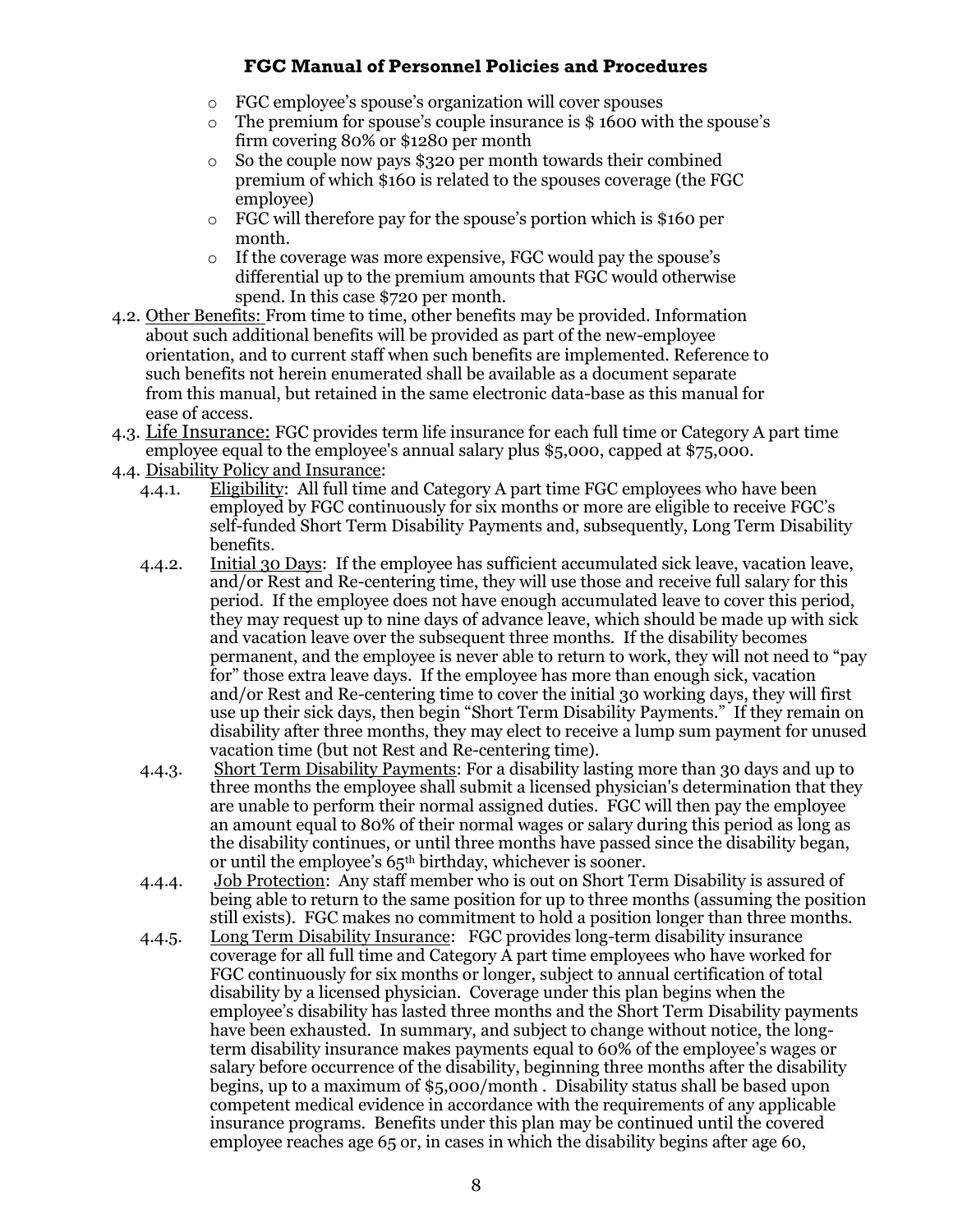benefits may be extended beyond age 65. Employees should refer to the Group Policy Schedule (available from the Fiscal and Property Manager) for details on this policy.

- 4.4.6. Continuation of Benefits: Unless the employee recovers or elects to retire, FGC will continue to pay for health and life insurance benefits for the employee and, if already in place prior to the employee going on disability, for eligible dependents for 24 months after the onset of the disability or until the employee's  $65<sup>th</sup>$  birthday, whichever is sooner. After 24 months, or upon attaining the age of 65, the disabled employee would be eligible for Medicare or Social Security medical disability benefits. FGC advises any employee who receives Long Term Disability benefits to apply for Social Security medical disability benefits in a timely fashion.
- 4.4.7. Doctor's Examination: In any case of claimed disability, FGC reserves the right to have the employee examined by a licensed physician of its choice. Decisions as to an employee's disability status shall be based upon competent medical evidence in accordance with requirements of any applicable insurance programs.
- 4.4.8. Miscellaneous: Staff do not earn any vacation or sick leave while receiving either Short Term Disability Payments or Long Term Disability benefits. Nor do they receive any wage and salary increases. Any deductions that would ordinarily be made from their regular compensation will be made from their disability payments (e.g. to continue health insurance for a dependent).
- 4.5. Retirement Plan: FGC provides a retirement or pension program for its employees through Friends Pension Plan which it sponsors jointly with Philadelphia Yearly Meeting. A full description of the current fixed benefit retirement plan is available at the FGC office for employees and prospective employees.
	- 4.5.1. For employees hired before 10.1.2013, and who are age 50 or older as of the same date, FGC also pays up to \$2,000 per year (prorated monthly) for health insurance to supplement Medicare for retired employees who meet the following criteria:
		- They meet the normal retirement age as defined by Social Security for Medicare.
		- They have worked for a total of 15 or more years at FGC.
		- They have worked at FGC at 60% or more time during those fifteen years.
		- They have been working for FGC for at least two years immediately prior to their retirement.

FGC will not pay anything for the cost of prescription coverage for retired employees, nor will FGC pay anything toward the health insurance costs of any spouse or domestic partner of any retired FGC employee.

- 4.5.2. Eligibility: Eligibility for pension is based on length of service and salary. An employee who has worked three continuous years with employers who participate in the Friends Pension Plan is 50% vested. After four year continuous service, an employee is 75% vested. Only those who have worked at least five continuous years will receive 100% vestment.
- 4.5.3. Retirement Age: Normal retirement age is 65 for those hired before January 1, 2017. For those hired after that date, your normal retirement age corresponds to your Social Security full retirement age as defined by the U.S. federal government. Early retirement, with reduced benefits, is possible with the approval of the Friends Pension Committee. If a person wishes to work for FGC beyond age 65, it is permitted. The employee will not receive pension payments until retirement or until required by federal law.
- 4.6. Worker's Compensation:
	- 4.6.1. General: Friends General Conference carries, as required by law, Worker's Compensation Insurance that provides coverage in case of injury suffered by an employee in the course of employment-related work, in accordance with the laws of the state in which the injury occurs. All injuries incurred during working hours must be reported immediately to the General Secretary or the person in charge of the office in case of the absence of the General Secretary.
	- 4.6.2. "Working Time": Working time is defined as the time of actually working in the Friends General Conference office (but not as the time of travel to or from work) and as the time spent on assignment away from the office including time of travel from the FGC office to the remote location and back.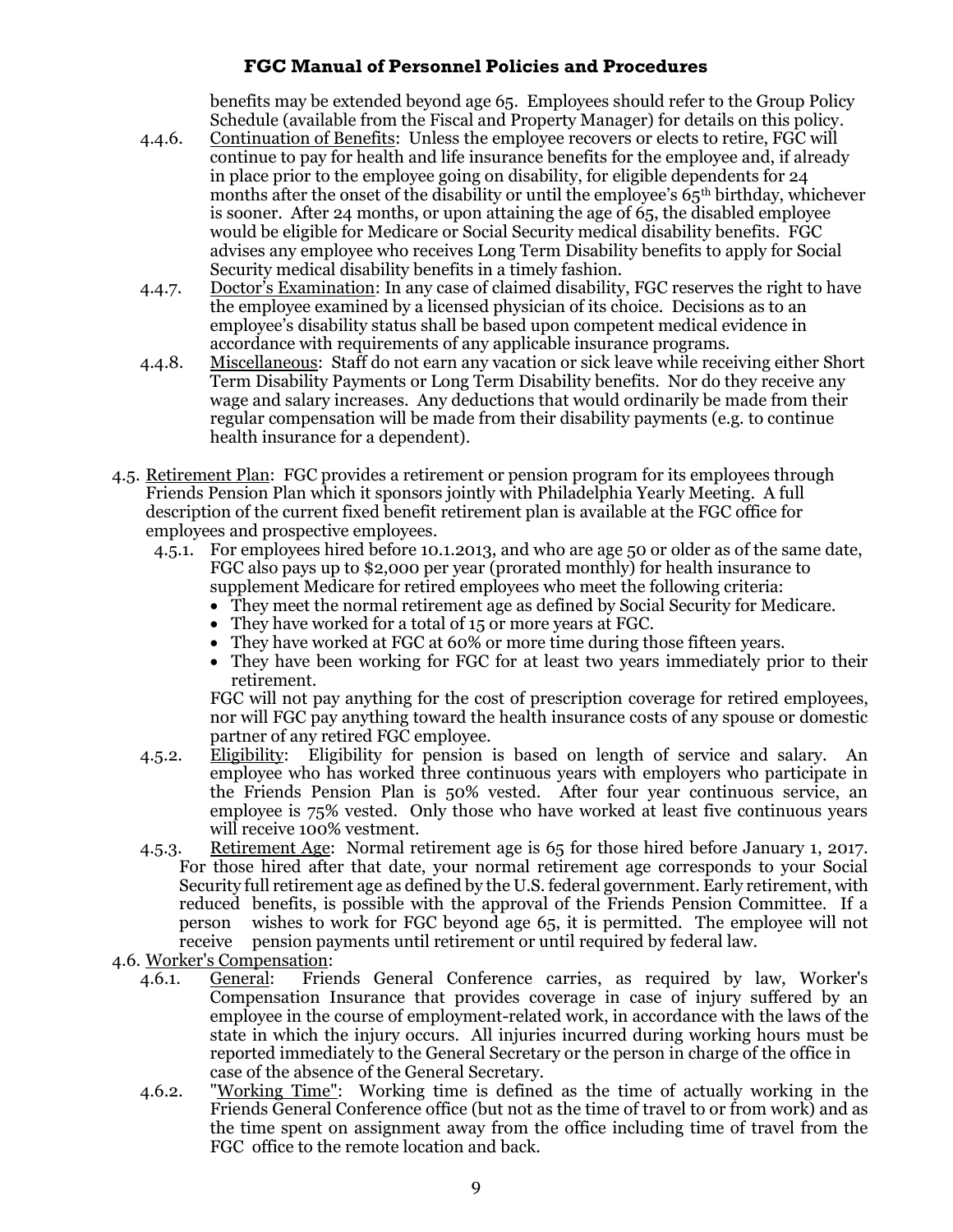#### 5. **TRAINING AND DEVELOPMENT**

- 5.1. New Employees: The General Secretary shall arrange for training and orientation of new employees. In addition to job information, the new employee shall be given a packet of background and philosophical information about Friends General Conference.
- 5.2. Continuing Education: FGC wants to help employees grow in knowledge and skills that could help them improve their performance or assume increased responsibilities at FGC. The General Secretary is responsible for considering and approving FGC payment for special training seminars or other training opportunities for employees as they deems appropriate.
- 5.3. Safety: The General Secretary shall arrange to have all employees trained in the use of new office equipment as necessary, in office safety procedures, in building and fire procedures, and in the requirements of the position held by each employee. Employees are responsible to make sure they are aware of the requirements of their positions and to be acquainted with all applicable safety procedures.

#### **6 JOB DESCRIPTIONS, PERFORMANCE EXPECTATIONS AND APPRAISAL**

- 6.1 Job Descriptions: The General Secretary is responsible for creating written job descriptions for paid positions in consultation with the appropriate committees and staff members within FGC, and for submitting them to Personnel Committee for approval. The Personnel Committee supports the General Secretary in developing recommendations for the revising of the annual review process, and the role of the job description in that annual review. Job descriptions will be reviewed periodically by the Personnel Committee. In general, job descriptions should be flexible and broad, so that frequent minor revisions are not required.
	- 6.1.1 Creation & Use of Provisional Job Descriptions: The General Secretary can create a draft job description for a new position and send it to the Personnel Committee clerk (who will distribute it to the full committee) and request provisional approval. This process is to be used when a new job description cannot wait until the next committee meeting. An explanation of why this is time sensitive, sent by the General Secretary, will be distributed by the Personnel Committee clerk. With the approval of the committee, Provisional approval can then be granted, with full review and approval at the next Personnel Committee meeting. In addition, a significantly revised job description, approved by the General Secretary, will be recognized as a provisional job description, and reviewed at the next Personnel Committee meeting for final approval.
- 6.2 Performance Appraisals: The General Secretary and other supervisors on the staff shall conduct annual performance appraisals for each employee. These are carried out at the direction of the General Secretary with consultation with appropriate committee clerks.
	- 6.2.1 Objective: The performance appraisal process is designed to provide FGC staff and supervisors an opportunity each year to review progress toward agreed on goals and to discuss strengths and areas of needed improvement, as well as to provide written documentation of the results of this review.
	- 6.2.2 Process: It is the responsibility of the supervisors to set aside time to do annual reviews with each supervisee. It is important to give at least two weeks notice to both the supervisee and other staff or volunteers who interact with the staff person so that they may offer feedback. It is also important for the supervisor to set aside time to carefully consider their own feedback to be given to the supervisee. The General Secretary, in cooperation with members of the Administrative Team, shall provide suitable forms for the performance appraisal that provide an opportunity for both staff and supervisor to each document their assessment of the work accomplished and any problems encountered. In the course of this discussion between staff and supervisor, the goals agreed upon at the previous performance review should be examined along with other relevant factors identified in the previous review.
	- 6.2.3 Results: Following an annual review, it is important for the supervisor to summarize the discussion and any plans of action or goals agreed upon during the review and communicate them in written form to the supervisee, appropriate supervising staff and the General Secretary. The results of the appraisal and any recommendations for promotion are reported to the Personnel Committee by the General Secretary. A copy of all performance review materials will be kept in the employee's personnel file.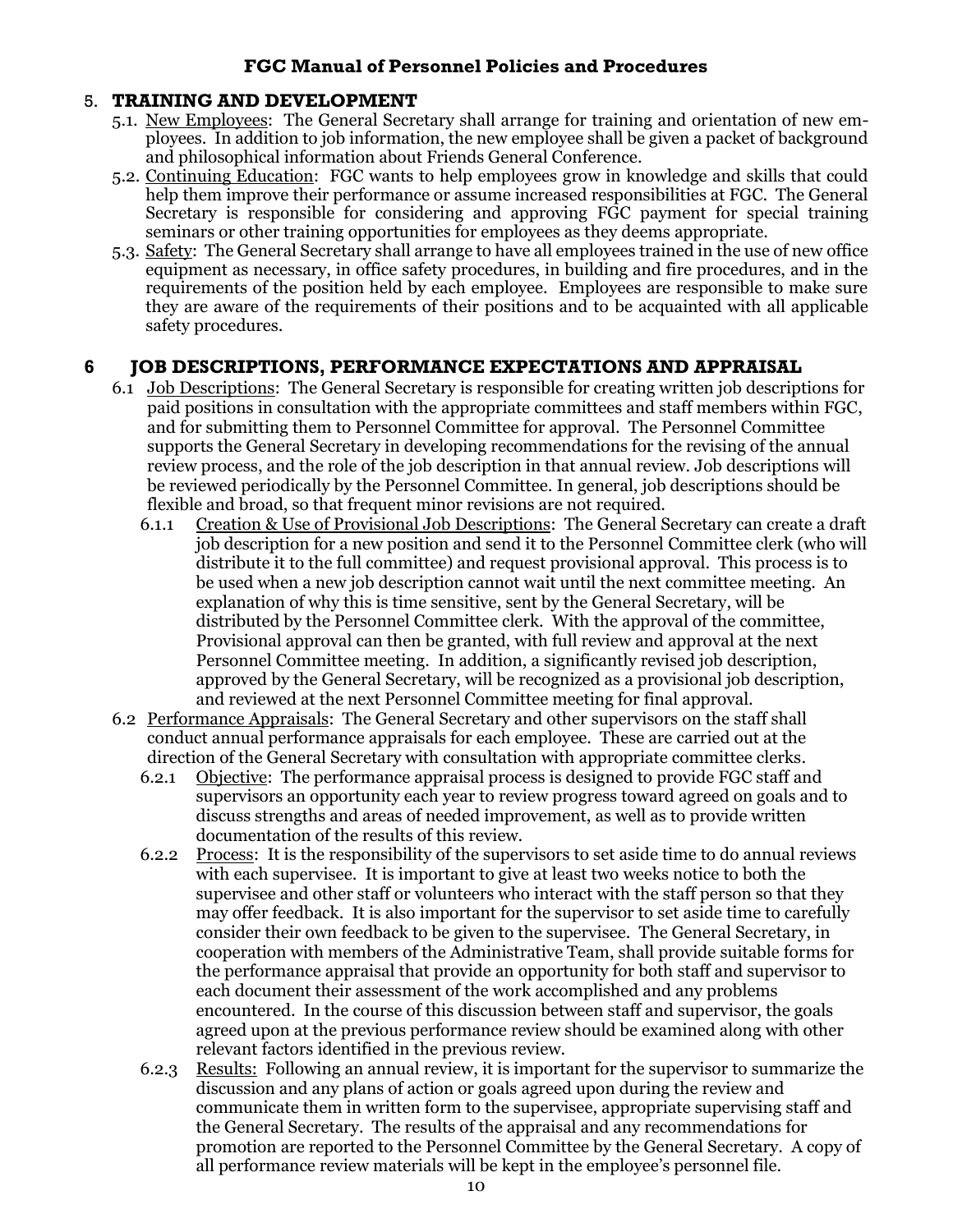- 6.3 General Secretary Performance Review The Presiding Clerk of FGC and clerk of the Personnel Committee will conduct the annual performance review of the General Secretary. Committee clerks, officers, and other staff may have input into the process.
- 6.4 Unsatisfactory Job Performance: The following procedural guidelines are not mandatory and the General Secretary, after consultation with the clerk of Personnel Committee or the Presiding Clerk, may depart from them as deemed appropriate. In general, no staff member's performance will be deemed unsatisfactory until effort has been made by the staff member's supervisor to inform the staff member about the problems identified and to develop an agreed upon approach for dealing with the shortcomings. If the problem is serious enough or is repeated, it is advisable that the agreed-upon approach should be in written form. (For exceptions, see also 10.5.)
	- 6.4.1 If there is cause for complaint about the performance of an employee that cannot be resolved during the normal course of events, the General Secretary shall conduct a timely, formal appraisal interview at which the employee's immediate supervisor will be present. A Personnel Committee member will be present as a witness during this interview. If the causes for dissatisfaction with the employee's performance are serious, the General Secretary should place the employee on probation and arrange for close supervision by the supervisor**.**The results of the interview, which shall contain in written form the cause for dissatisfaction if it exists, shall be shared with the employee and placed in the employee's personnel file. The employee may respond in writing to this report, and their response shall then be placed in the employee's personnel file.
	- 6.4.2 If the decision reached after the formal appraisal interview is to place the employee on probation, then a second performance appraisal shall be conducted 30 days after the date of the first interview; if performance is still unsatisfactory, the employee shall be given appropriate notice of termination (30 calendar days for exempt employees, 14 calendar days for non-exempt employees) and terminated. If performance has become satisfactory, a written statement to this effect shall be given to the employee and a copy placed in the employee's personnel file; the employee is then no longer on probation.

#### 7 **GRIEVANCES**

- 7.1 General Statement: This section describes processes to be followed when a staff person has a grievance related to working conditions, implementation of personnel policies, or personnel practices. (It does not cover appeals of involuntary termination of employment due to poor perfomance or cause; see section 9.4 for this.) Friends General Conference seeks to resolve grievances through processes which respect the value and dignity of each person and which are based on integrity, caring, and truth. Openness, frankness, and generosity between individuals who work together create the foundation for good relationships and enable concerns to be addressed before they become grievances. When concerns or questions arise, staff are encouraged to deal with them promptly so as to avoid an accumulation of concerns and development of a major grievance. Friends should avoid complaining to others. Concerns should be aired directly, privately, and honestly with the person(s) who have caused them. The aggrieved person should describe in a clear and articulate way the incident(s) which led to the concern, while remaining open to the other person's point of view. Conversely, each staff member should be receptive to hearing about and discussing the concerns which they may have caused another. Staff are encouraged to seek to resolve concerns through such direct but informal processes whenever possible.
- 7.2 General Principles: The following principles should be observed in addressing grievances:
	- Problems should be addressed promptly. Staff should not let a whole string of unresolved concerns build and then initiate a grievance procedure involving grievances stretching back for many months.
	- Steps in attempting to resolve a grievance should be implemented in a timely fashion.
	- Each party to the grievance should be heard--the person(s) having the grievance and the person(s) alleged to have caused or contributed to the grievance.
	- Any party to the grievance may bring one support person (but not legal counsel) to any formal discussion, provided the other participants in the discussion are notified well in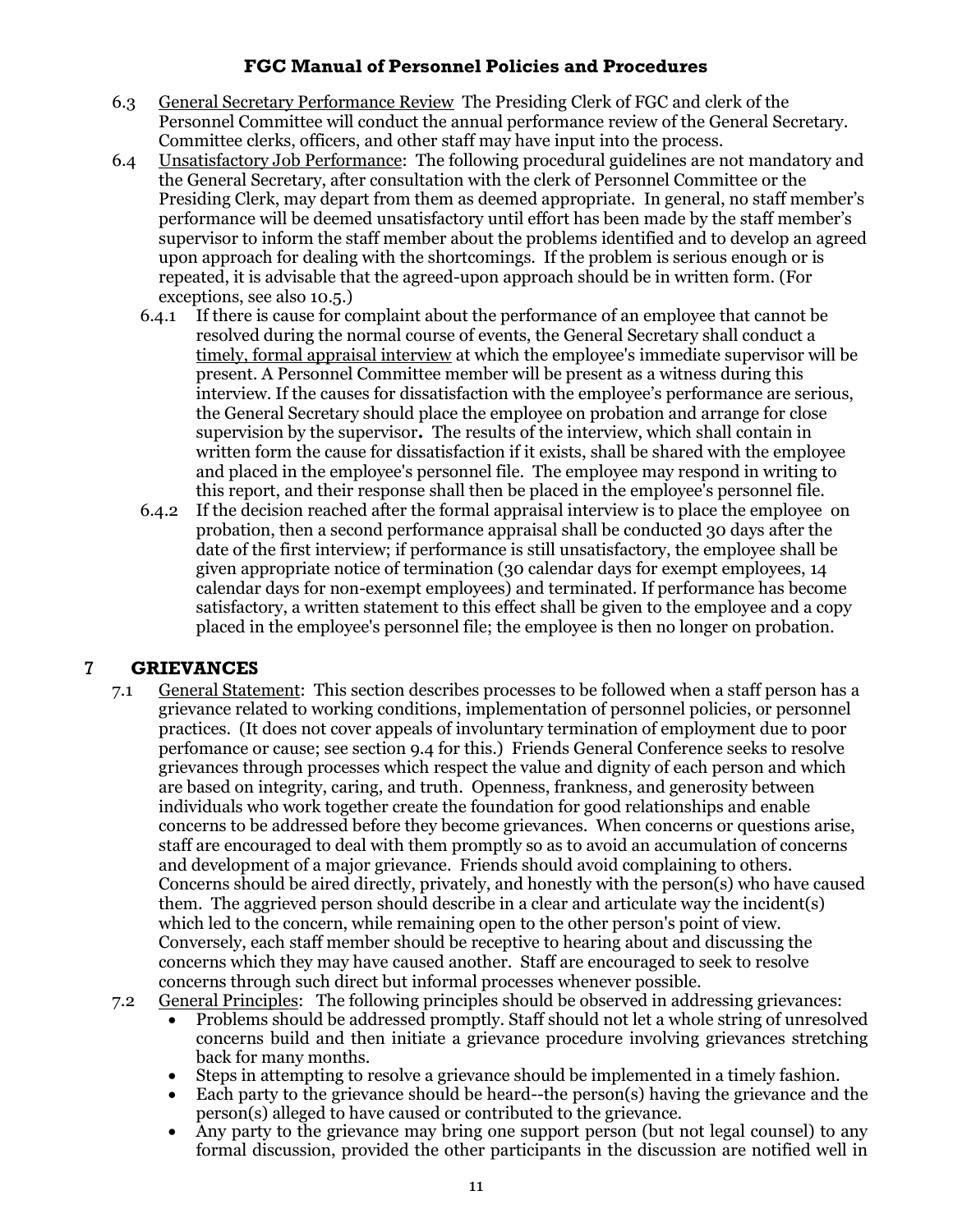advance. The role of the support person is to listen and provide support, not to "argue the case."

- The privacy and dignity of each person must be respected, and confidentiality regarding the content of the grievance should be maintained by all involved.
- Those involved in trying to resolve the grievance may wish to consider the possibility of an outside mediator or other problem-solving approaches.
- 7.3 Formal Procedure: When a process of dialogue involving the parties fails to lead to satisfactory resolution of the grievance, or when the aggrieved party is unable to conduct a direct discussion with the person with whom they have the grievance, this formal procedure should be initiated. The General Secretary will be informed in writing by the person processing the grievance, and the General Secretary will, in turn, inform the clerk of Personnel Committee and the Presiding Clerk in writing. The formal procedure includes more than one step; at any point that a satisfactory resolution is reached, the parties should agree to end the procedure. These steps should be taken in the following order:
	- 7.3.1 Presentation to supervisor: The aggrieved staff member arranges for a private meeting with their supervisor and submits a statement of the grievance in writing. The supervisor seeks to resolve the matter in a manner satisfactory to all of the involved persons and consistent with FGC policies through a joint discussion with the person bringing the grievance and the person(s) alleged to have caused the grievance. The supervisor will prepare a written report of the grievance process, including any agreements reached by the parties to the grievance. Copies of this report will be given to all parties to the grievance and to the General Secretary. NB: If the alleged cause of the staff member's grievance is their supervisor, the matter should go directly to the General Secretary (see 8.3.2).
	- 7.3.2 Presentation to the General Secretary: If the prior step does not result in a satisfactory resolution of the grievance, or if the staff person's grievance is with their supervisor, the aggrieved staff member may present the matter to the General Secretary by submitting a written statement of the grievance and a description of the attempts made to resolve it. If the matter has already been considered by the staff person's supervisor, the General Secretary will consult with them before proceeding. The General Secretary will then talk with the aggrieved staff person and the person(s) alleged to have caused the grievance, seeking to reach a satisfactory resolution. The decision of the General Secretary regarding resolution of the grievance will be final. The General Secretary will prepare a written report of the process, including any agreements reached by the parties to the grievance. Copies of the report will be given to all parties to the grievance, to the clerk of Personnel Committee, and to the Presiding Clerk.
- 7.4 If the General Secretary is a party to the grievance, the Presiding Clerk and the Clerk of the Personnel Committee will select two other members of Central Committee, and the four of them shall constitute a special Grievance Committee. This committee will review the written complaints and any reports and meet with the parties to the grievance. The committee will reach an agreement as to resolution of the grievance and share its decision with the parties involved. If the General Secretary does not agree with the committee's recommendation, they may take the matter to the Executive Committee, whose decision is final. Only the General Secretary may appeal the decision of the Grievance Committee to the Executive Committee.

#### 8 **DISCRIMINATION AND HARASSMENT**

- 8.1 General: Friends General Conference, in keeping with Friend's historical concerns for equality and justice, is committed to providing environments for its staff, volunteers, committee members, and program participants which are free of discrimination and harassment. Demeaning actions, words, jokes or comments based on an individual's gender, sexual orientation, race, ethnicity, age, or faith will not be tolerated. FGC's policies regarding discrimination and harassment will be provided to employees and volunteers as part of their orientation and training.
- 8.2 Sexual Harassment: Sexual harassment is unwanted sexual or gender-based behavior generally involving the exercise of formal or informal power by the perpetrator over the victim. It is a form of misconduct that is demeaning to another person and undermines the integrity of the employment relationship. It is illegal, and it is strictly prohibited within FGC. Sexual harassment may be verbal (suggestive comments, threats, insults, jokes, sexual propositions), nonverbal (suggestive, insulting or obscene gestures, noises, leering, displaying pornographic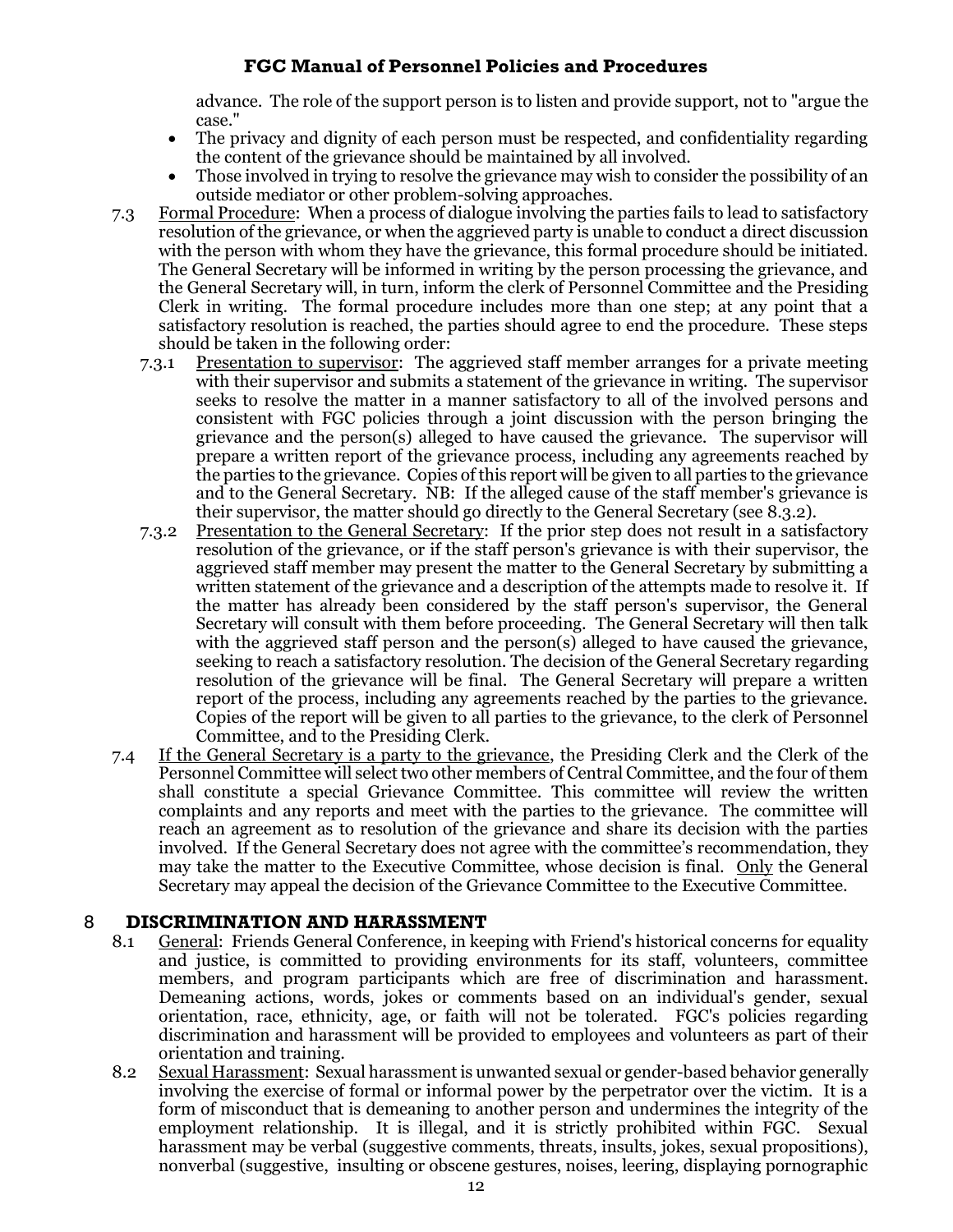material), or physical (touching, brushing body, coercing sexual intercourse, assault). Sexual harassment includes cases in which submission to such conduct by an employee is made a term or condition of that individual's employment or used as a factor in other decisions affecting that individuals's employment. It also includes cases in which the conduct substantially interferes with the work performance of an employee, volunteer, or committee member, or creates an intimidating or offensive environment for an employee, volunteer, committee member, or program participant.

- 8.2.1 Confronting Sexual Harassment: Any employee or volunteer who experiences or observes such behavior is encouraged, if possible, to tell the perpetrator plainly that their behavior is objectionable harassment and to ask them to stop it.
- 8.2.2 Reporting Sexual Harassment: Any employee, volunteer, committee member or program participant who experiences or observes sexual harassment should report it to the General Secretary, the clerk of Personnel Committee, or the Presiding Clerk. If none of them is available, the report should be made to the staff person or committee member with overall responsibility for the event or occasion. Anyone can raise concerns and make reports without fear of reprisal from FGC. The individual receiving such a report must document the allegation and place it in the confidential files of FGC. Willful false allegations of sexual harassment will not be tolerated and are subject to disciplinary action.
- 8.2.3 Investigating Allegations of Sexual Harassment: Any allegation of sexual harassment will be investigated by the General Secretary in concert with the Presiding Clerk. If one of these individuals is either unavailable or is alleged to have perpetrated or condoned the behavior, the clerk of Personnel Committee will serve as an alternate. If necessary to ensure gender neutrality, one of these members may designate their own replacement. The investigation will be confidential, thorough, impartial and prompt. All parties involved in the event will be interviewed and asked to submit signed, written statements. The involved parties, the General Secretary, the clerk of Personnel Committee, and the Presiding Clerk will be informed as to the findings of the investigation and/or the corrective action taken, if any. All others should understand and respect the need for confidentiality in such investigations; the conclusion of the investigation may require broader sharing while respecting confidential details and legal considerations.
- 8.2.4 Consequences: Anyone found to have engaged in sexual or other unlawful harassment will be subject to disciplinary action. For employees, this could involve a range of actions, up to and including termination without notice. For volunteers, committee members, or program participants, the consequences could also involve a range of actions, up to and including separation from the organization or program.
- 8.2.5 FGC's policies regarding discrimination and harassment will be provided to staff.
- *8.2.6* FGC's policies regarding discrimination and harassment are relevant to FGC Officers and Central Committee members, and should be provided as part of their orientation and training, given the interactions between staff and volunteers. *(Executive Committee accepted this as interim verbiage, but requests Personnel committee to clarify and seek Executive Committee approval.*)

#### 9 **TERMINATION OF EMPLOYMENT**

- 9.1 General: Termination of employment may be through resignation by the employee, retirement, death, or dismissal by Friends General Conference, including by reason of permanent disability which cannot be reasonably accomodated and which prevents the employee from performing their responsibilities. In the case of dismissal of a non-provisional employee**,** the General Secretary shall consult with the clerk of the Personnel Committee, the Presiding Clerk, and clerk(s) of program committees as appropriate. The decision regarding termination by FGC is made by the General Secretary. (See section 8.3 for review process.)
- 9.2 Resignation by Employee: To give the General Secretary time for filling a job opening, any employee who resigns is requested to give at least 30 days notice, and preferably 90 days in the case of program level positions.
- 9.3 Program Change or Retrenchment: Dismissals resulting from program change or retrenchment should require notice in advance of at least 30 calendar days for exempt employees and 14 calendar days for non-exempt employees. At the time of the notice, the employee is entitled to be given the reasons for dismissal in writing.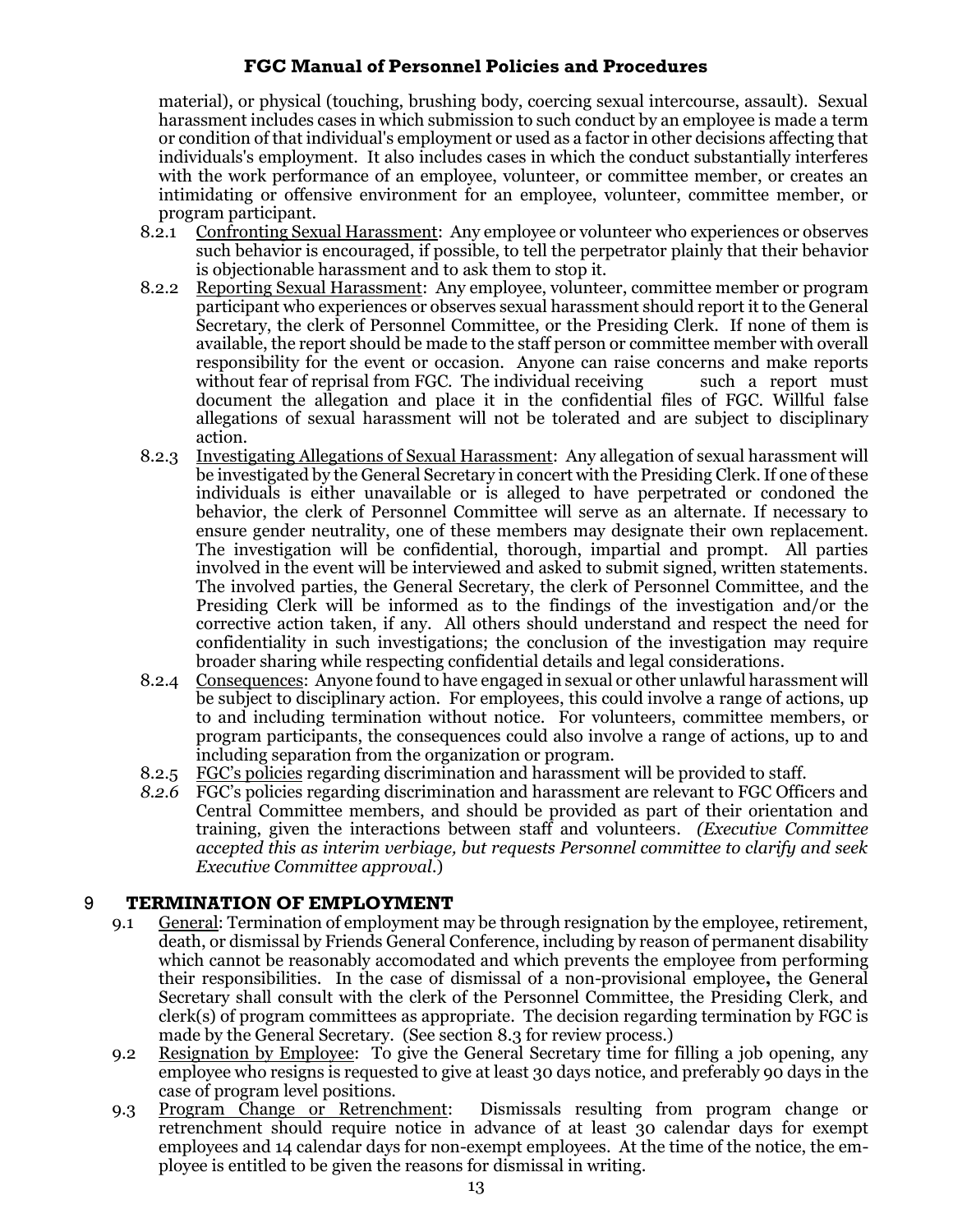- 9.4 Review of Termination Decisions: Termination of employment due to unsatisfactory job performance should ordinarily follow the procedures outlined in section 8.3, though those guidelines are not mandatory. An employee who is terminated for poor performance or cause may ask for a review of their termination by the FGC Personnel Committee. Such a request must be made in writing within one week of the written notice of termination. The Personnel Committee will then review the written record and provide the employee with an opportunity to present their objections in person, with the General Secretary present. The Personnel Committee and the General Secretary will discuss the matter and, using Divine assistance, come to a final decision. If and only if the General Secretary and the Personnel Committee cannot reach unity on a final decision, the matter will be taken to the full Executive Committee, whose decision is final.
- 9.5 Termination Without Notice: When the conduct of an employee has been destructive or unethical as determined by the General Secretary, or may threaten the well-being and effectiveness of the other employees, committee members, volunteers and/or event participants, the employee may be terminated by the General Secretary without notice.
- 9.6 Payments at Termination:
	- 9.6.1 Annual Leave: An employee who is terminated shall receive a lump sum payment for accrued annual leave, except in situations where the employee is terminated for willful misconduct.
	- 9.6.2 Payments in Lieu of Notice: Friends General Conference may request that an employee due for termination leave before the expiration of notice, and give salary in lieu of unexpired notice.
- 9.7 Termination of General Secretary: The General Secretary is hired and may be terminated by the Executive Committee. Notice of unsatisfactory performance will be given at the time the problem is identified and in the annual review by the Presiding Clerk and the Clerk of the Personnel Committee.

#### 10 **UNEMPLOYMENT COMPENSATION**

- 10.1 Purpose: FGC does not participate in the Pennsylvania State Unemployment Compensation Program. FGC has established and funds its own unemployment compensation plan. The purpose of this plan is primarily to ease the transition from employment with FGC to a paid position with another organization, and secondarily as recognition for a period of service to FGC and to Friends.
- 10.2 Eligibility: Any regular employee of FGC who has worked regularly for at least 21 hours per week who has successfully completed their initial provisional period of employment with a satisfactory performance review (three months for employees in bands IV, V and VI and six months for employees in bands I, II and III), and who is subject to involuntary termination for any reason other than willful misconduct will be eligible to receive unemployment compensation in accordance with the schedule and conditions provided below. In this case, "willful misconduct" refers to illegal acts (other than acts of religious witness carried out in a manner consistent with traditional Friends testimonies) or egregious violations of FGC policy. For purposes of this policy, "willful misconduct" does not include poor job performance where an employee is detemined to have been working to the best of their abilities.
- 10.3 Rate and Duration of Unemployment Compensation: The rate and duration of unemploymnent compensation is based both on the average monthly pay received by the employee during the previous six months of employment at FGC and the length of time they have worked for FGC at the minimum rate of 21 hours per week. See 11.6 "Schedule of Unemployment Benefits" below for details.
- 10.4 Termination of Unemployment Compensation when Former Employee Secures New Employment: Former employees who receive unemployment compensation are required to inform FGC about their employment status every two weeks during this period. If, during this period, a former employee begins working in a job which pays a salary equal to or greater than the six-month average monthly pay they were receiving at FGC, unemployment compensation from FGC will be ended. If the former employee begins a new job which pays less than the sixmonth average salary received at FGC, FGC will continue the portion (up to 100%) of the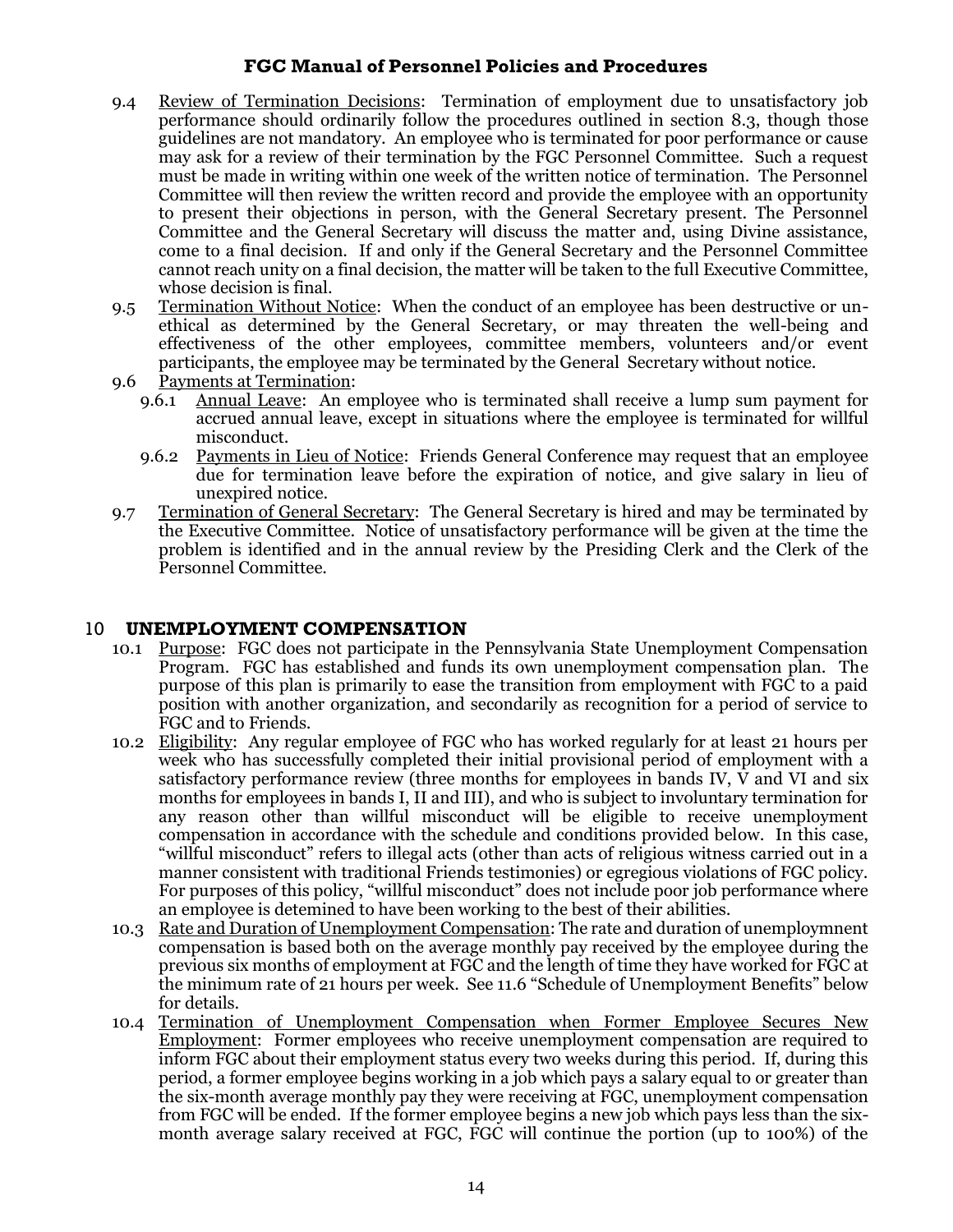unemployment compensation which would bring the total compensation received by the former employee up to the average salary they were receiving at FGC prior to termination.

- 10.5 Delayed or Resumed Unemployment Compensation: If at any time during the FGC benefit period, an otherwise eligible former employee loses their new employment through no fault of their own, does not receive unemployment compensation through a state or other system, and has informed FGC of same in writing within thirty (30) days of the loss of employment, FGC shall initiate or resume benefits hereunder for any remaining weeks of the FGC benefit period. This provision does not extend the benefit period. For example, a former employee is eligible for 12 weeks of unemployment compensation from FGC. They collect the benefit for two weeks and then start a new job, but they lose the new job after four weeks. This employee would then be eligible to resume receiving FGC unemployment compensation for the balance of their benefit period, which would be six weeks.
- 10.6 Schedule of Unemployment Benefits

First 6 months None

Duration of Service Rate and Duration of Benefit: 6 months to 4 years 6 weeks full pay, 14 weeks half pay 4 years to 5 years 6 weeks full pay, 15 weeks half pay

5 years to 6 years 6 weeks full pay, 18 weeks half pay 6 years to 7 years 8 weeks full pay, 18 weeks half pay 7 years to 8 years 9 weeks full pay, 17 weeks half pay 8 years to 9 years 10 weeks full pay, 16 weeks half pay 9 years to 10 years 11 weeks full pay, 15 weeks half pay 10 years to 11 years 12 weeks full pay, 14 weeks half pay More than 11 years: 13 weeks full pay, 13 weeks half pay

10.6.1 The unemployed person will receive health and life insurance benefits as long as they receive full pay under this policy. All benefits are terminated when the employee begins receiving half pay.

#### 11 **PERSONNEL FILE**

- 11.1 Contents: FGC shall maintain a confidential personnel file for each employee, containing the application, references, letters of agreement, changes in status, assignments, salary, evaluations, correspondence, background checks, and any other pertinent information. The personnel file is the property of FGC and not of the employee. Upon written request, staff members can access their files except for letters of reference, which are confidential and not available to the staff member.
- 11.2 Access: The personnel file is available to the General Secretary, the Fiscal and Property Manager, members of the Admin Team, the clerk of Personnel Committee, the Presiding Clerk, and to the immediate supervisor of the employee involved. Upon written request to the General Secretary, employees shall have access to their files except for letters of reference which are confidential and not available to the employee. The file is not available to others except as required by government agencies in connection with the administration of employment, worker safety and related laws and regulations. FGC will strenuously resist all other government efforts to obtain access to employee files and other records concerning individual staff.
- 11.3 Attendance: A record of each employee's day-by-day attendance shall be maintained by the General Secretary, Fiscal Manager, or Direct Supervisor and kept in the personnel file of each employee and/or within a database to provide for vacations, holidays, sick leave and other authorized absences. A copy or copies may be outside the personnel file or database for use in statistical analysis of time on projects, figuring vacation accruals, and so forth.

#### 12 **WORKING HOURS**

- 12.1 Regular Work Week: The regular work week is five days of seven hours each. The General Secretary shall maintain adequate staff from 9:00 AM through 5:00 PM to answer requests for information and to transact necessary business.
- 12.2 Individual Work Schedules: Individual schedules shall be set in consultation with the General Secretary and adhered to except in emergency.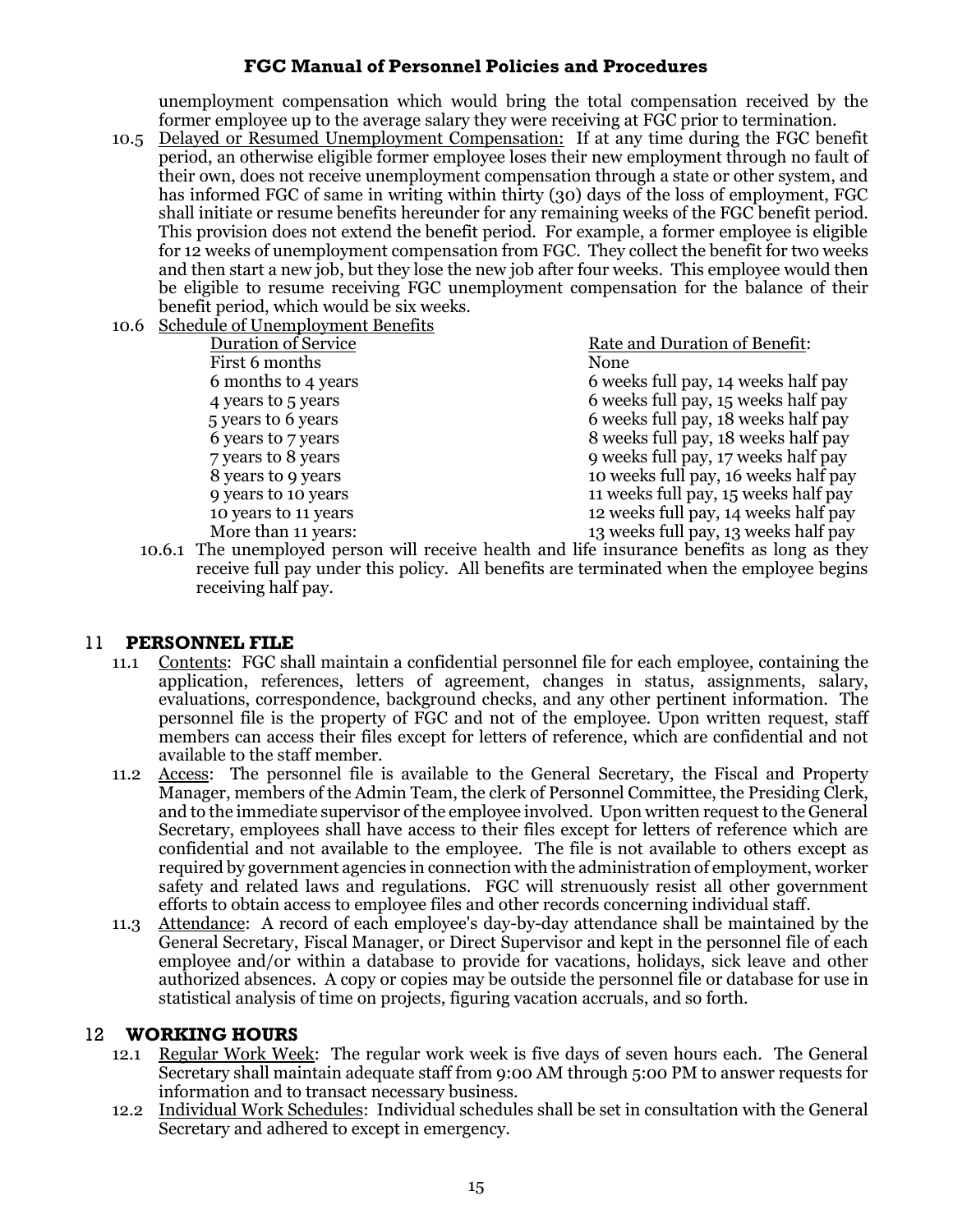#### 13 **REST AND RECENTERING TIME**

- 13.1 General: Employees should anticipate working an adjusted schedule and additional hours during periods of above-normal workload such as the Gathering, weekend workshops, committee meetings, official visitations, and occasional other events. Rest and Recentering time is provided to exempt employees to allow time off for rest, recuperation and personal business. All such time should be taken as soon as possible after it is accrued. Time not taken within three months of accrual will be forfeited, unless special arrangements have been made in advance with the General Secretary.
- 13.2 Non-exempt Employees: Non-exempt employees who are assigned to work more than 35 hours per week may be paid at their regular rate for up to an additional five hours and at the overtime rate for any hours worked in excess of 40 for the calendar week, or have their normal weekly schedule adjusted at the discretion of the General Secretary. Non-exempt employees are required to be paid at the overtime rate for all hours actually worked in excess of 40 hours per week.
- 13.3 Exempt Employees: Time off for exempt employees who work more than 5 days per week will be arranged to provide for rest and re-centering for continued assigned excess time or weekend assigned time.
	- 13.3.1 Assigned time for more than four hours per weekend day for conference or committee meetings shall be compensated with one day off, scheduled with the approval of the General Secretary.
	- 13.3.2 Assigned time during the Gathering shall be compensated day for day, scheduled with the approval of the General Secretary.
- 13.4 Rest and Re-centering Time is not a cash benefit, and such time not taken before an employee leaves their position at FGC will not be compensated.

#### 14 **HOLIDAYS**

- 14.1 Scheduled Holidays: the following scheduled holidays, listed chronologically, are observed each calendar year, with the office being officially closed:
	- New Year's Day
	- Martin Luther King's Birthday (Third Monday in January)
	- President's Day (3rd Monday in February)
	- Good Friday
	- Memorial Day
	- July 4th
	- Labor Day (1st Monday in September)
	- U.S. Thanksgiving
	- Friday after Thanksgiving
	- Two days at Christmas, determined by the General Secretary in consultation with staff.
- 14.2 Weekend Holidays: When any holiday falls on a Saturday, the preceding Friday shall be observed; when on Sunday, the following Monday shall be observed.
- 14.3 Working on Holidays: Holidays occurring during a conference or the Gathering will not be observed by the staff assigned to the conference; however, a floating holiday of the employee's choice (subject to the General Secretary's approval) shall be substituted. Employees who choose to work on an observed holiday may substitute (subject to the General Secretary's approval) a floating holiday.
- 14.4 Holiday Pay: Full-time employees are paid for the scheduled holidays. Part-time employees who work 21 hours or more per week shall have paid holidays pro-rated. All other employees are not paid for the scheduled holidays.

#### 15 **VACATION AND PERSONAL LEAVE**

15.1 General: Vacations and personal leave will be arranged by employees and the General Secretary to be taken at mutually convenient times. Under unusual circumstances, and with the approval of the General Secretary, vacation or personal time may be taken before accrual, resulting in a deficit of accrued time. No further vacation or personal leave may be taken until the deficit is erased by accrual. Terminating employees shall be responsible for reimbursing FGC for any deficit of accrued time.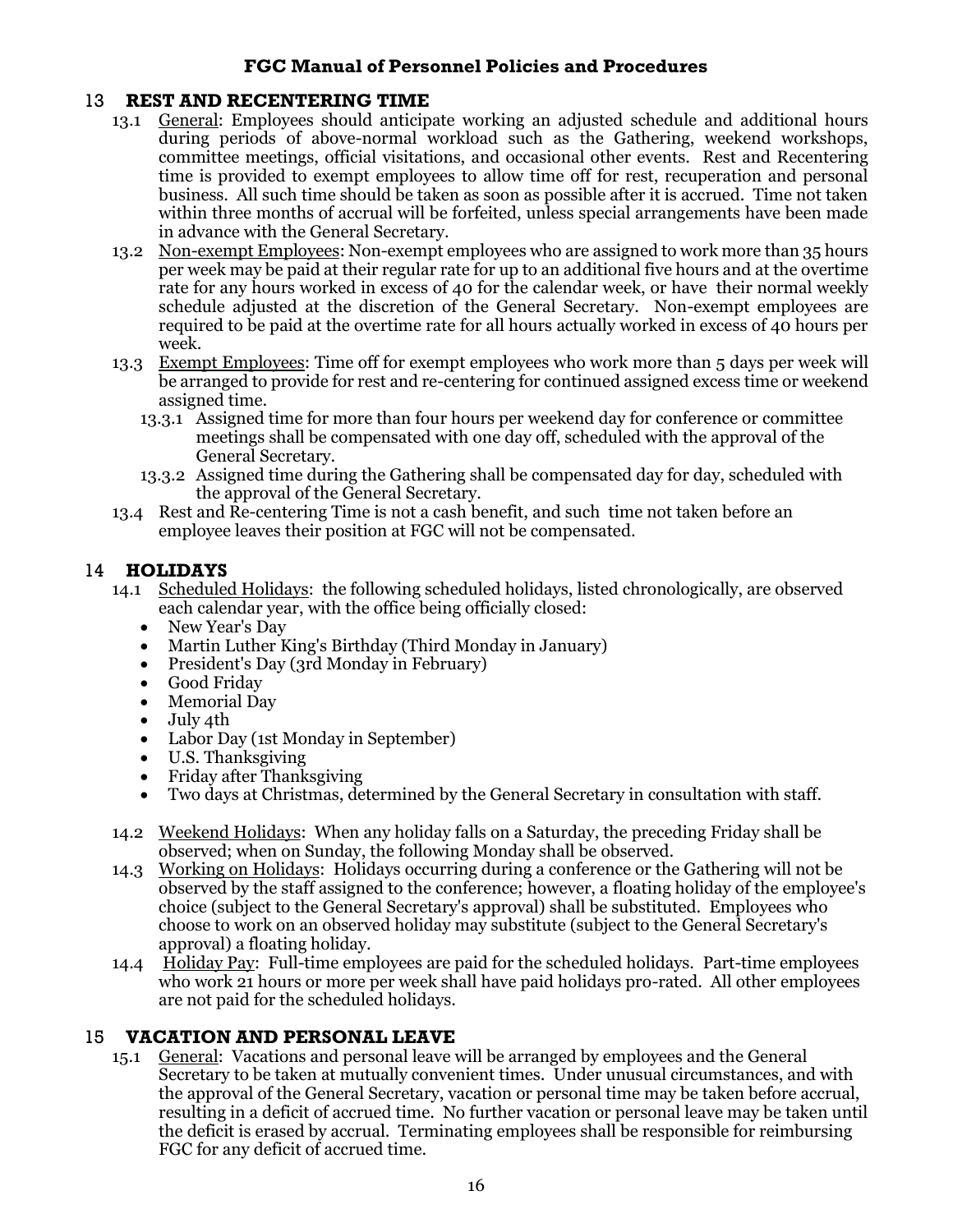- 15.2 Accrual Rate:
	- 15.2.1 Full-time Employees: Employees are entitled to 24 working days of vacation and personal leave each year, accrued at the rate of  $14$  hours ( $2$  days for salaried staff) per calendar month of full-time work. Employees hired before the 16th of the month shall accrue 7 hours (one day) of vacation and personal leave for that month.
	- 15.2.2 <u>Part-time Employees</u>: The rate of accrual for part-time employees is adjusted proportionally according to their normal work week (see section 2.7.2.1.)
- 15.3 Accrual Limits: Vacation and personal leave may be accrued up to 210 hours (30 days), at which point accrual stops until vacation or personal leave time is taken.

#### 16 **PAID SICK LEAVE**

- 16.1 General: It is the intention of FGC to pay regular salary or wages for time off due to sickness. See Section 4 for information concerning disability insurance coverage.
- 16.2 Accrual Rate:
	- 16.2.1 Full-time Employees: Sick leave will accrue at the rate of 1/2 day per pay period, to a limit of 30 days, credited at the end of each pay period for all full-time employees beginning the first full pay period the employee is hired.
	- 16.2.2 Part-time Employees: The rate of sick-leave accrual for part-time employees is adjusted proportionally to their normal work week (e.g. a 60% time employee would accrue sick leave at the rate of three-tenths of a day per pay period). Sick leave is accrued at the end of each pay period, beginning with the first full pay period the employee is hired, and accrual limit is 30 days, adjusted proportionally (a 60% time employee could accumulate no more than 18 sick days).
- 16.3 Rest & Re-centering Time and Annual Leave: Accrued Rest & Re-centering time may be used for sick leave at the option of the employee. Time off for an illness contracted during vacation will be considered sick leave beginning on the first scheduled work day after the end of vacation, if the employee must remain off work because of the illness.
- 16.4 Physician Certification: The General Secretary may require a physician's written certification of an employee's disability in order to utilize sick leave or of fitness to return to work before the employee is reassigned to normal duties. Alternatively, the General Secretary may require an employee to be examined by an employer-designated physician; FGC will be responsible for any associated co-pay for such an evaluation.
- 16.5 Medical Appointments: Medical and dental appointments are considered to be personal or sick leave if made during the working day. If you can schedule your appointment at the start or close of regular working hours (9am-5m, M-F) or over lunch in such a way that you will work your full allotment of hours that day, you will not be required to take part or all of a leave day. This must be arranged with your supervisor in advance of the appointment.
- 16.6 Unpaid Family Leave: Any employee who has been employed by FGC for twelve or more months at 60% or more time shall be entitled to a total of twelve work weeks of leave, including any accrued paid personal and vacation leave and/or Rest & Re-centering time, except that the staff person may choose to keep five days of vacation leave, during any twelve month period in order to care for the spouse or domestic partner, son, daughter, or parent of the employee, or a dependent whose health insurance premiums are paid by FGC, if such person has a serious health condition, or for birth or adoption of a child.
	- 16.6.1 Employees requiring such leave are responsible for providing FGC reasonable and adequate notice of the requirements for such leave as well as appropriate certification of such need.
	- 16.6.2 FGC may require, at its expense, second or third professional opinions as to such certification if in its judgement there is some question as to the validity of any request.
	- 16.6.3 Requests and certifications pertaining to such leave will be maintained by FGC in confidential files, the access thereto being limited.
	- 16.6.4 Employees who return to active employment at the expiration of the approved absences for family needs will be restored to the position of employment held prior to the taking of such leave and without loss of employee benefits.
- 16.7 Other Leave
	- 16.7.1 Parental Leave, Primary Caregiver: Any employee who is the primary caregiver and has worked for FGC at 60% or more time for one year or longer may take up to 12 weeks of leave for the birth or adoption of a child at the time of the birth or adoption. Of these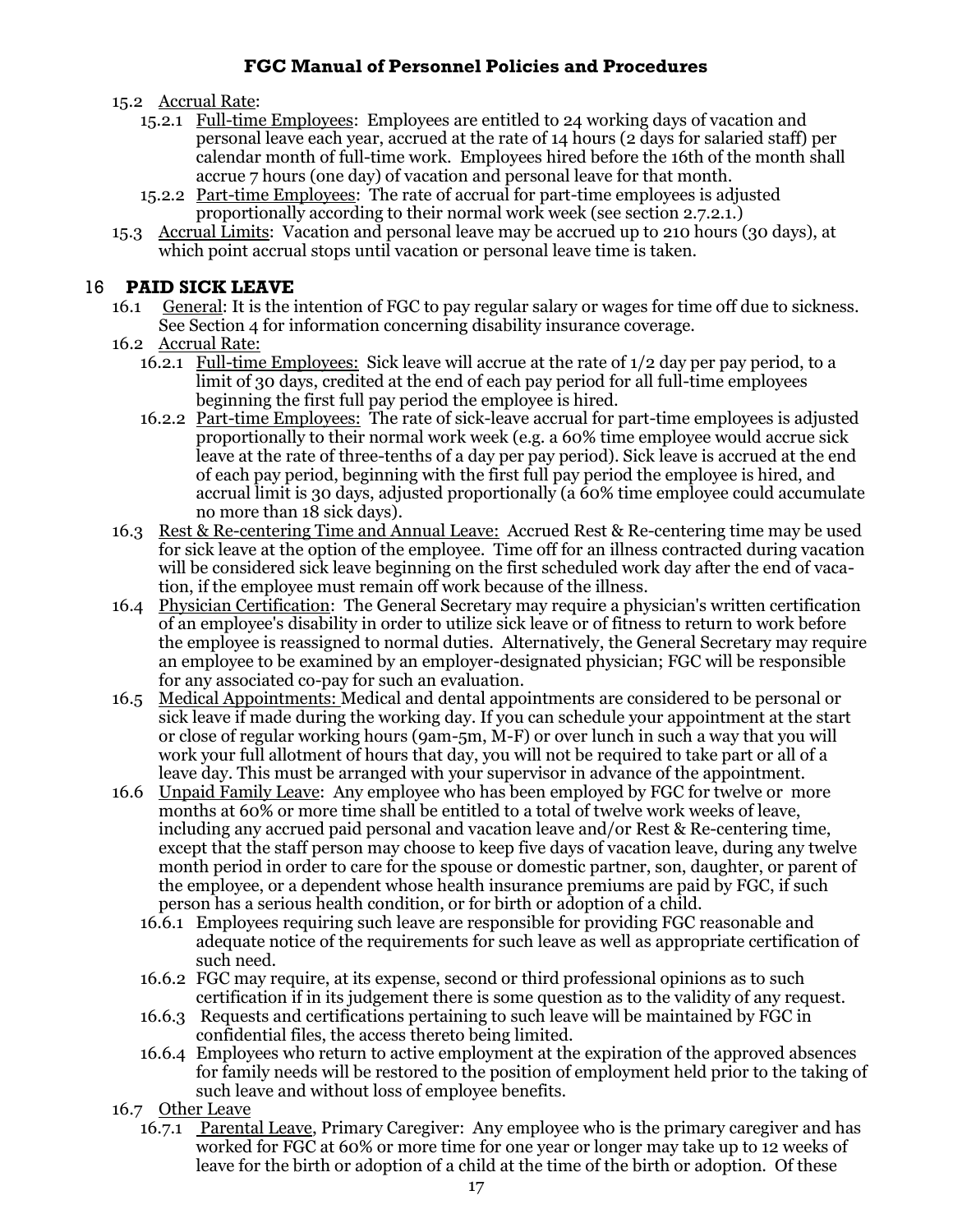twelve weeks, six weeks are paid parental leave. The remaining six weeks may include accumulated sick leave, vacation/personal leave, and/or Rest & Re-centering time (all of these are paid leave), and/or unpaid family leave (see section 15.6).

- 16.7.2 Parental Leave, Non-Primary Caregiver: Any employee who has worked for FGC at 60% or more time for one year or longer and who is not the primary caregiver of a newborn or newly adopted child may take up to two weeks off from work with pay at the time of the birth or adoption.
- 16.7.3 Compassionate Leave: The General Secretary has discretionary ability in administering leave in these situations, as in all situations.

### 17 **JURY DUTY**

- 17.1 General: Because FGC recognizes jury duty to be a civic responsibility, employees are encouraged to accept jury duty and to make proper arrangements to have their duties covered during their absence. If the time of jury duty causes hardship to FGC (e.g., during time of intense staff effort related to program activities), FGC may request postponement of the jury duty time.
- 17.2 Reimbursement: Regular salary payments will be made during the time of jury duty, and monies received as compensation for jury duty are to be turned over to FGC, with FGC guaranteeing compensation to staff up to a limit of any 15 days within a 2 year period.

#### 18 **REIMBURSEMENT FOR AUTHORIZED EXPENSE**

18.1 General: Friends General Conference reimburses expenses incurred by employees during travel away from the FGC office on FGC business, and for other authorized expense incurred. Such reimbursement is made directly to the employee incurring the expense after FGC has received a detailed accounting of the expenses incurred, including receipts or documentation, and statements of the reasons for incurring them (the nature of business transacted during a trip, or the nature and reason for other expense). Expense statements shall be examined and approved by the General Secretary or the Fiscal and Property Manager. All expense statements are subject to audit by the FGC Treasurer at any time, and shall be kept in files by dates of expense period.

#### 19 **TRAVEL**

- 19.1 Yearly Meeting Visitation: Program staff shall be expected to visit yearly meetings in session each year as representatives of FGC. The General Secretary shall arrange with staff which yearly meetings shall be visited in any given year. In order to maximize the visibility of FGC, staff will not represent FGC at their own yearly meeting sessions. Exceptions to this policy may be made with the approval of the General Secretary.
- 19.2 Travel Expenses: Mode of transportation is at the discretion of the individual, but should be the most economical mode consistent with efficiency in meeting the travel objective. Only the actual cost of transportation on Friends General Conference business shall be reimbursed.
	- 19.2.1 Personal automobile: The cost of use of a personal automobile is reimbursed at the same rate per mile driven allowed by the federal government, together with reimbursement of toll, parking, and other similar incidental fees involved with the use of the car.
	- 19.2.2 Rental Vehicles: Fees and gasoline expenses for rental automobiles are reimbursed at cost.
	- 19.2.3 Other Modes of Transportation: Air, bus, train and other transportation fares are reimbursed at cost. Employees shall attempt to get the most favorable air-travel rates; super-saver tickets and other low-cost variants shall be used wherever possible.
- 19.3 Travel Advances: In specific cases, determined by the General Secretary or other member of the Administrative Team, expense account advances may be given to an employee. Advances must be signed for by the employee and strictly accounted for on the detailed expense statement.
- 19.4 Employees, Families of Staff, and Support Persons at the Gathering: FGC will cover all Gathering costs for an employee who is required to work full time at the Gathering, including the employee's costs for an air-conditioned room and/or a single room if requested.
	- 19.4.1 The children (defined as age at birth until 19th birthday) of staff members who are required to work full time at the Gathering will have their fees covered entirely by FGC.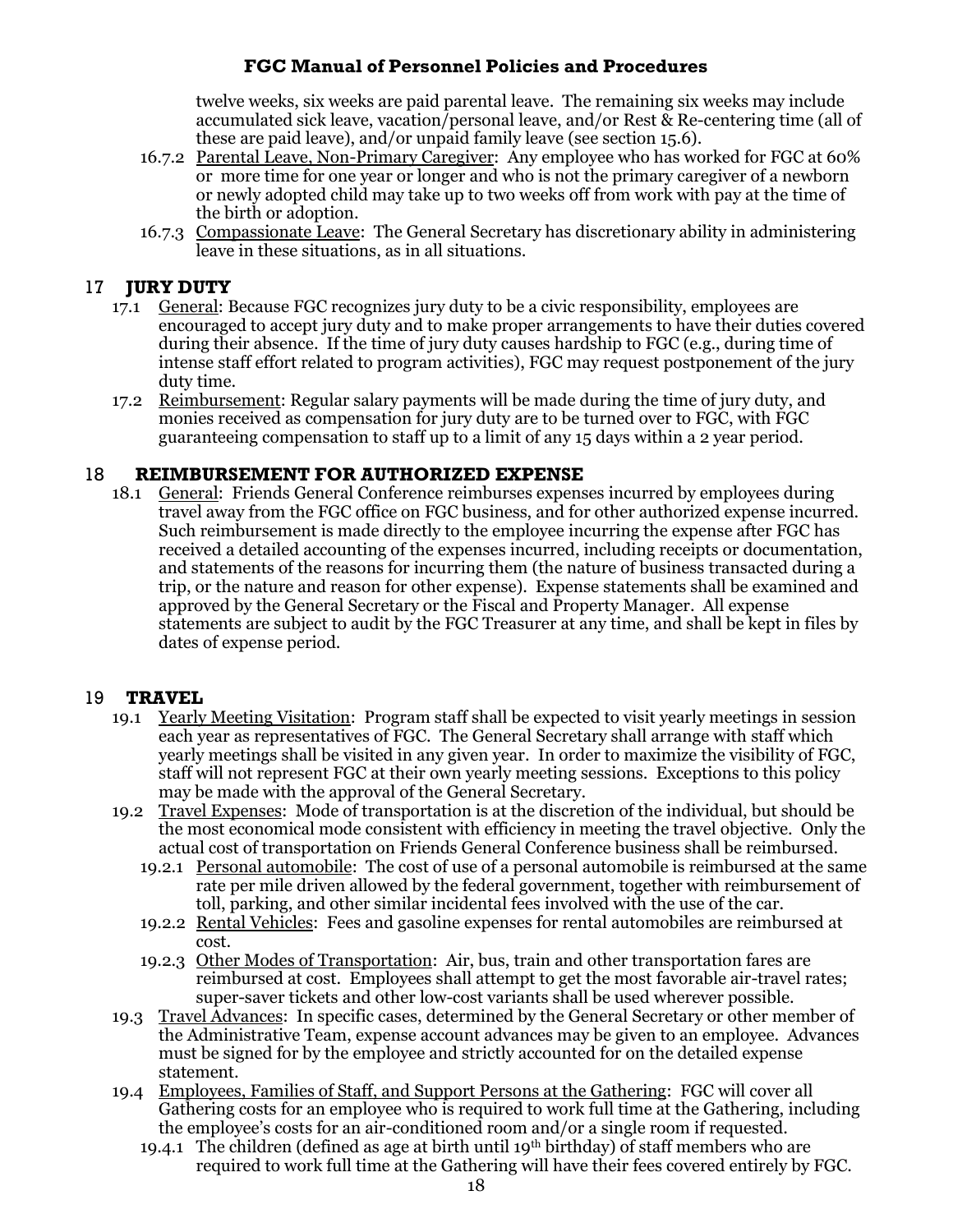- 19.4.2 For staff members who are required to work full time at the Gathering, FGC will cover 50% of the "basic fees" for an adult support person (who may or may not be the staff person's spouse or domestic partner), with the expectation that the support person shares a double room with the staff person (i.e. FGC will not pay for two single rooms).
- 19.4.3 "Basic fees" are the total of room, board and registration (or "program") fees for a nonair conditioned double room (and/or child on the floor, when allowed), plus the cost of the 3-meal per day plan. Any additional costs (e.g. for the support person in an airconditioned room) will be covered by the employee.
- 19.4.4 "Support persons" receiving this financial assistance are NOT eligible to receive FGC Gathering scholarship assistance, but they ARE eligible to apply for workgrants.

**-END-**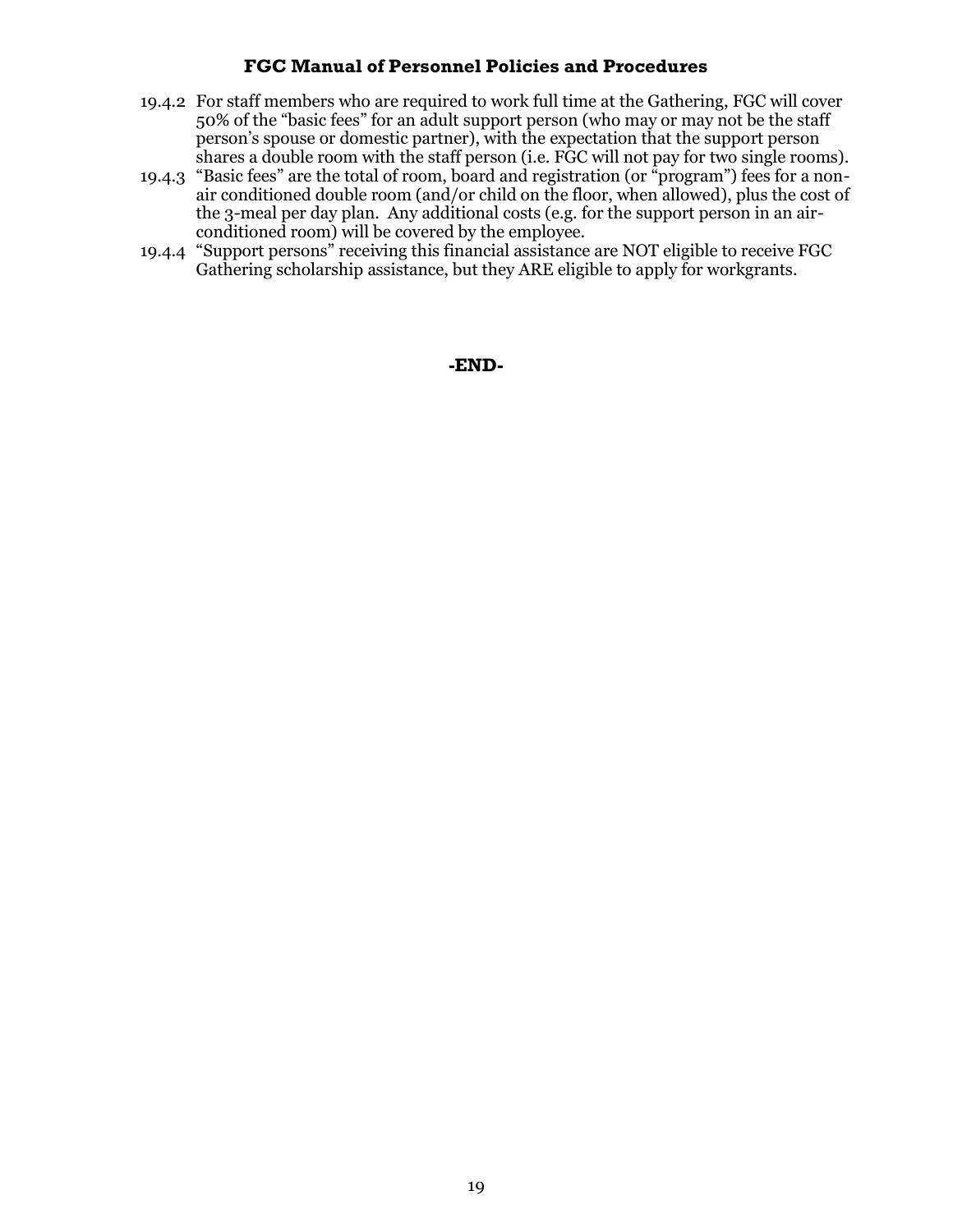# **APPENDIX to the FGC Manual of Personnel Policies and Procedures**

## **Affirmation of Domestic Partnership Commitment For FGC Use Only in Determining Eligibility for Medical Plan Coverage**

I,  $\blacksquare$ I, \_\_\_\_\_\_\_\_\_\_\_\_\_\_\_\_\_\_\_\_\_\_\_\_\_\_\_\_\_\_\_\_\_\_\_\_\_\_\_\_(Name of Domestic Partner) affirm that we are engaged in a committed relationship for our mutual support and benefit which began on \_\_\_\_\_\_/\_\_\_\_\_\_/\_\_\_\_\_\_\_(Date). We also affirm that we are not married to any other individual, nor are we engaged in any other committed relationship beyond that stated above, nor are we related to each other by either adoption or blood. We affirm that we are each of the age of consent in the state in which we reside. As an employee of FGC, I agree to notify FGC within 30 days should the above-named partnership be dissolved at any time in the future. We affirm that we each agree to be jointly responsible for the basic living expenses and welfare of the other. As evidence of this financial interdependence, we are submitting the following evidence with this form (at least three of the following items must be submitted) and these must be checked in the left hand column: (i) a domestic partner agreement; (ii) a joint mortgage or lease; (iii) a designation of one of the partners as beneficiary in the other partner's will; (iv) a durable property and health care powers of attorney; (v) a joint title to an automobile, or joint bank account or credit account; or (vi) such other proof as is sufficient to establish economic interdependency under the circumstances of the particular case. Signature: \_\_\_\_\_\_\_\_\_\_\_\_\_\_\_\_\_\_\_\_\_\_\_\_\_\_\_\_\_\_\_\_\_\_\_\_\_ Date:\_\_\_\_\_\_\_\_\_\_\_\_\_\_\_\_\_\_ (FGC Employee)

Signature: \_\_\_\_\_\_\_\_\_\_\_\_\_\_\_\_\_\_\_\_\_\_\_\_\_\_\_\_\_\_\_\_\_\_\_\_\_ Date: \_\_\_\_\_\_\_\_\_\_\_\_\_\_\_\_\_\_

(Employee's Domestic Partner)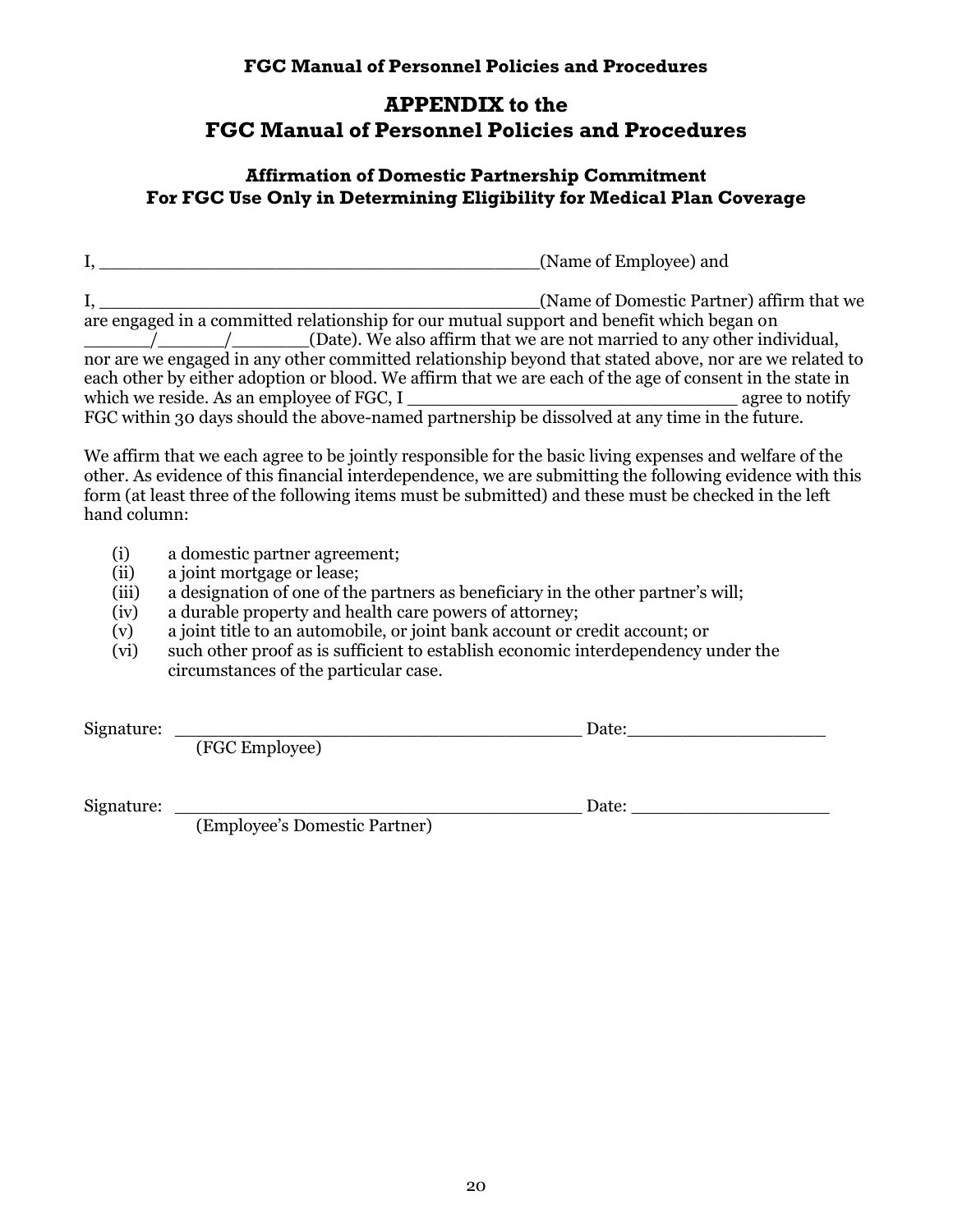# **APPENDIX to the FGC Manual of Personnel Policies and Procedures**

## **Ethical Standards Policy (aka "Whistleblower Policy")**

*Approved by Executive Committee, April 30, 2011*

# **Advices**

Friends General Conference (FGC) is committed to maintaining high ethical standards, and to open and honest communication in support of those standards.

Any FGC staff or committee member witnessing or having evidence of improper or unethical conduct on the part of an FGC staff person, officer, or committee member is expected to challenge such conduct. In some cases, private discussion or remonstrance may be all that is needed to put an end to the wrongdoing and repair whatever damage has been done, or clear up a misunderstanding. If private remonstrance is inadequate or inappropriate, reports of suspected wrongdoing may be made to a staff supervisor, the General Secretary of FGC, or the Clerk of the Central Committee, as appropriate. All such reports of possible improper or unethical conduct will be promptly and appropriately investigated, and remedial or disciplinary action taken as needed.

No one making such a report in good faith will be retaliated against or harassed in any way. Honest communication in support of high ethical standards is understood to be consonant with Friends testimonies.

# **Queries**

For those who suspect wrongdoing:

1. Is the evidence of wrongdoing clear-cut, or is the matter potentially a misunderstanding or a judgment call about which reasonable persons may differ?

2. Would private intervention be appropriate, or should the possible wrongdoing be reported to someone with supervisory authority?

3. Is the action you contemplate likely to lead to change for the better? Is there someone you can confer with in making this decision?

4. In taking this action, are you sure that you are motivated solely by a desire to serve as a witness to truth?

For those receiving reports of wrongdoing:

1. Do you affirm the responsibility of every staff and committee member to report suspected wrongdoing, in order to support high ethical standards?

2. After investigation, is the evidence of wrongdoing clear, complete and unambiguous?

3. How can the situation best be remedied?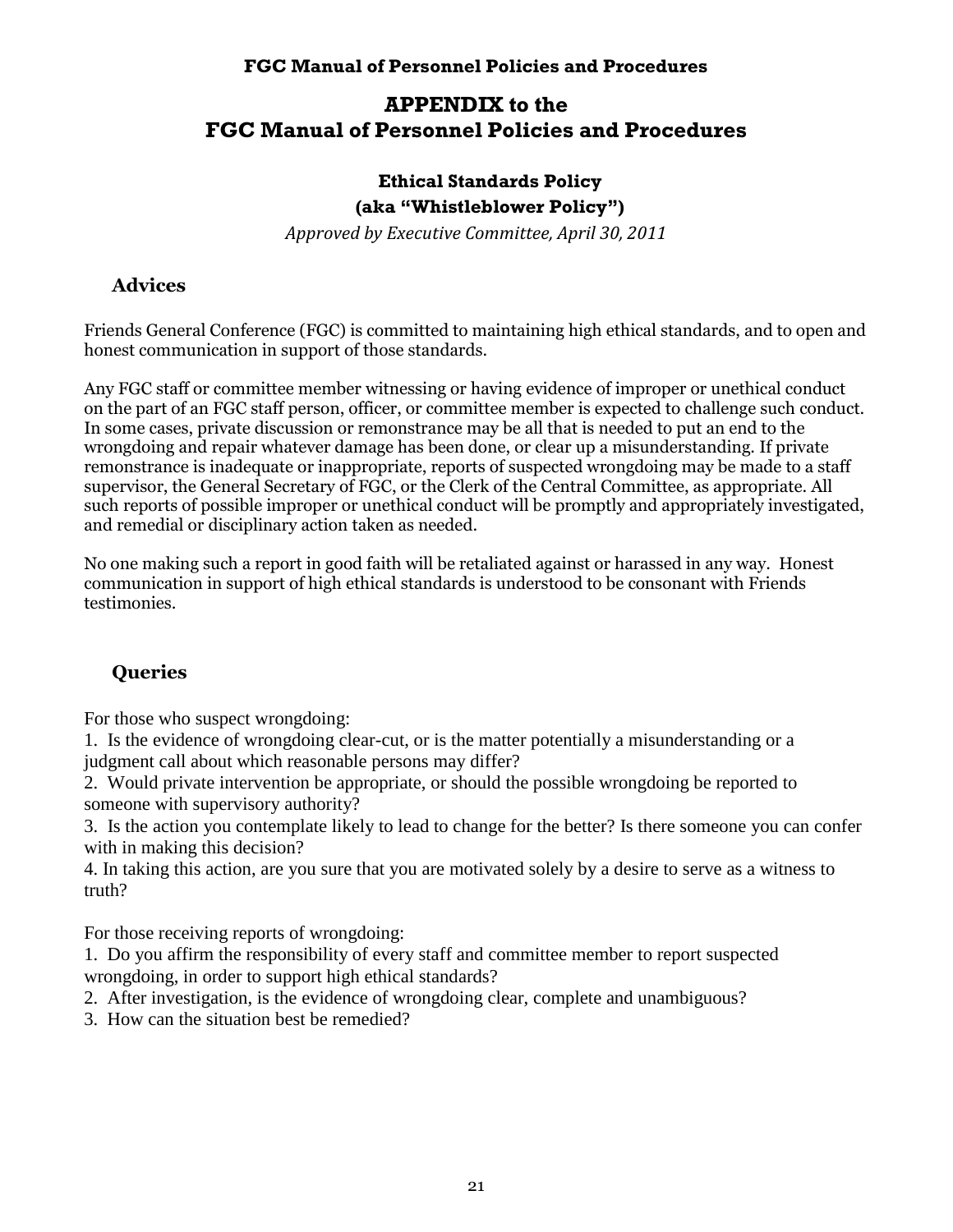# **APPENDIX to the FGC Manual of Personnel Policies and Procedures**

# **Conflict of Interest Policy**

*Approved by Executive Committee, February 4, 2012*

## **Policy**

All staff, officers and Central Committee members of Friends General Conference (FGC) are expected to act in the best interests of FGC and to avoid participating in decisions or accepting assignments that might pose a conflict of interest.

## **Advices**

1. Staff, officers, and Central Committee members should recuse themselves from any financial or administrative decision or activity involving an actual or potential conflict of interest, which is to say any decision that might directly benefit them, their relatives, or an entity with which they are closely associated.

2. Staff, officers and Central Committee members should not supervise or have authority over someone who is a relative. If such a situation comes about as a result of a new assignment or a new hire or a new relationship, one or the other of the parties involved is expected to remove themself from the position causing the conflict. Preference in deciding upon proper remedial action will be given to an employee over a committee member, and to a more senior employee over a more junior one.

## **Queries**

1. Am I putting the interests of FGC ahead of my personal interest in accepting an assignment or performing my duties on behalf of FGC?

2. Am I free of any personal connections or considerations that might color my views on the matter at hand?

3. Am I fully aware of the need to recuse myself from a decision or remove myself from a position that poses a potential conflict of interest?

4. Even if I believe I am not involved in a conflict of interest, would the appearance of a conflict be detrimental to the interests of FGC?

5. Have I considered the use of a clearness process to determine the presence of a conflict?

## **Directives**

The General Secretary and the Central Committee Presiding Clerk have the authority to decide what constitutes a conflict of interest in consultation with the personnel committee if needed.

The General Secretary, with review and approval by the Personnel Committee, may make exceptions to the recommendations in the two advices.